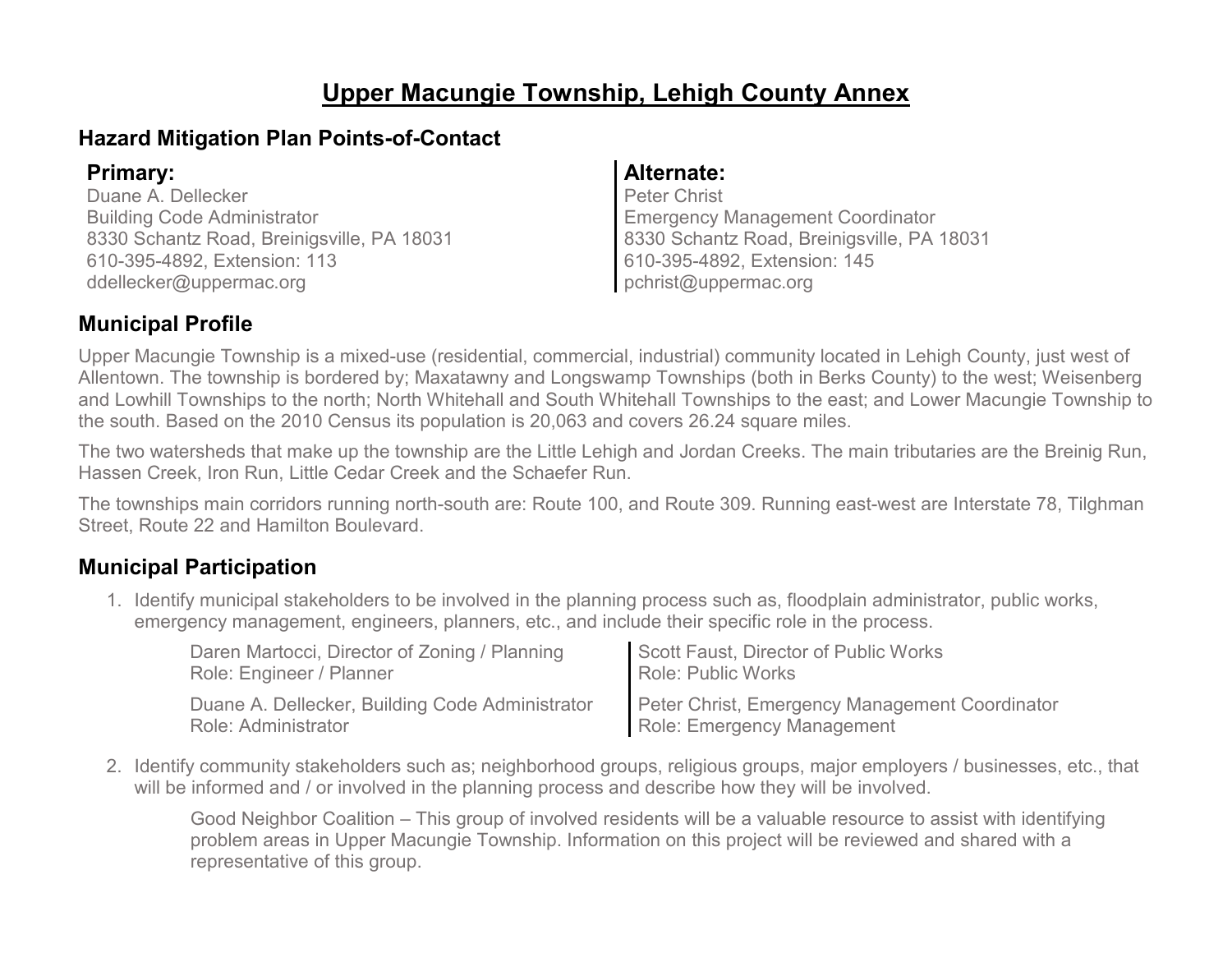### **Municipal Participation –** *continued*

3. Describe how the public **will be engaged** in the current planning process examples, newsletters, social media, etc., **and how they were engaged** since the 2013 Hazard Mitigation Plan.

Upper Macungie Township publishes a semi-annual newsletter to keep citizens and friends informed on township happenings. A portion of every issue of this newsletter is dedicated to supplying information on NPDES, MS4, MCM's and a variety of other subjects related to runoff pollution, storm water management and clean water. The current and past issues of the newsletter are also available on our website at www.uppermac.org for residents 24/7.

#### **Compliance with the National Flood Insurance Program (NFIP)**

| <b>Topic</b>                                                                                                                                      | Identify source of information, if<br>different from the one listed.  | <b>Additional Comments</b>                                                                                                                                           |
|---------------------------------------------------------------------------------------------------------------------------------------------------|-----------------------------------------------------------------------|----------------------------------------------------------------------------------------------------------------------------------------------------------------------|
| <b>1. Staff Resources</b>                                                                                                                         |                                                                       |                                                                                                                                                                      |
| Is the Community Floodplain Administrator (FPA) or NFIP Coordinator certified?                                                                    | <b>Community FPA</b>                                                  | FPA - L273: Floodplain<br>Management Course Completed -<br>Feb. 2017                                                                                                 |
| Is floodplain management an auxiliary function?                                                                                                   | <b>Community FPA</b>                                                  | Yes, FPA primary function to<br>administer building code office.                                                                                                     |
| Provide an explanation of NFIP administration services (e.g., permit review, GGIS,<br>education or outreach, inspections, engineering capability) | <b>Community FPA</b>                                                  | All permits for construction related<br>activities are reviewed for<br>compliance.                                                                                   |
| What are the barriers to running an effective NFIP program in the community, if any?                                                              | <b>Community FPA</b>                                                  | The major barrier to running an<br>effective NFIP program is public<br>education. Many residents are not<br>engaged until other activities<br>adversely affect them. |
| 2. Compliance History                                                                                                                             |                                                                       |                                                                                                                                                                      |
| Is the community in good standing with the NFIP?                                                                                                  | State NFIP Coordinator, FEMA NFIP<br>Specialist, or community records | Unknown                                                                                                                                                              |
| Are there any outstanding compliance issues (i.e., current violations)?                                                                           |                                                                       | <b>No</b>                                                                                                                                                            |
| When was the most recent Community Assistance Visits (CAV) or Community<br>Assistance Contact (CAC)?                                              |                                                                       | Unknown                                                                                                                                                              |
| Is a CAV or CAC scheduled or needed?                                                                                                              |                                                                       | Unknown                                                                                                                                                              |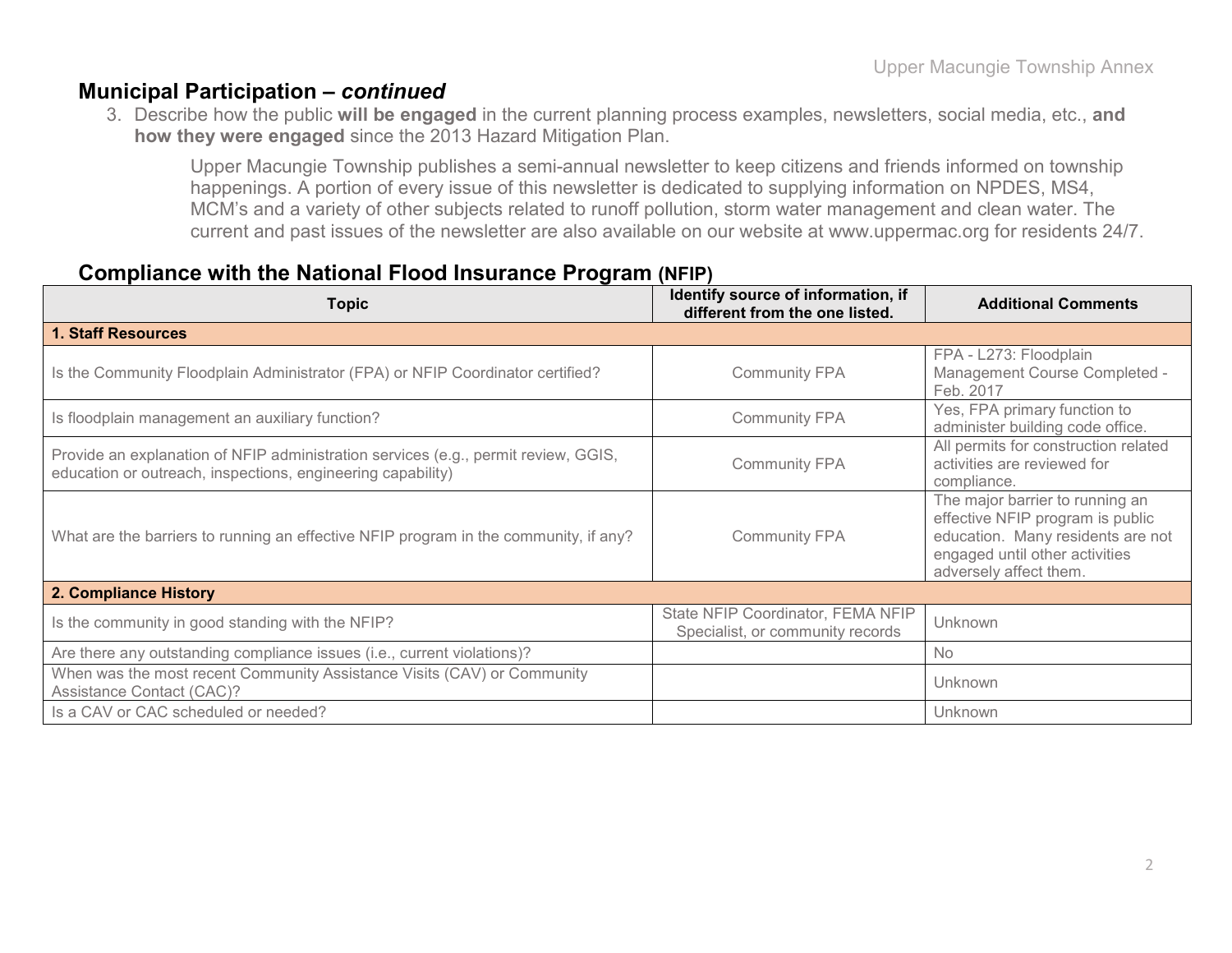# **Compliance with the National Flood Insurance Program (NFIP) –** *continued*

| <b>Topic</b>                                                                                                                                     | Identify source of information, if<br>different from the one listed.     | <b>Additional Comments</b>                                                                                                                                                      |
|--------------------------------------------------------------------------------------------------------------------------------------------------|--------------------------------------------------------------------------|---------------------------------------------------------------------------------------------------------------------------------------------------------------------------------|
| 3. Regulation                                                                                                                                    |                                                                          |                                                                                                                                                                                 |
| When did the community enter the NFIP?                                                                                                           | <b>NFIP Community Status Book</b>                                        | 4/2/1979                                                                                                                                                                        |
| Are the Flood Insurance Rate Maps (FIRMs) digital or paper?<br>How are residents assisted with mapping?                                          | <b>Community FPA</b>                                                     | FIRM's are digital. Residents are<br>assisted through permit process.                                                                                                           |
| Do floodplain regulations meet or exceed FEMA or State minimum requirements?<br>If so, in what ways?                                             | <b>Community FPA</b>                                                     | Floodplain regulations meet FEMA<br>minimum requirements.                                                                                                                       |
| Describe the permitting process                                                                                                                  | Community FPA, State, FEMA NFIP                                          | Elevations are shown on plans for<br>all properties in developments<br>being built. Zoning/building office<br>reviews permits and plans for<br>consistency with approved plans. |
| <b>4. Insurance Summary</b>                                                                                                                      |                                                                          |                                                                                                                                                                                 |
| How many NFIP policies are in the community?<br>What is the total premium and coverage?                                                          | State NFIP Coordinator or<br><b>FEMA NFIP Specialist</b>                 | 34 policies -                                                                                                                                                                   |
| How many claims have been paid in the community? What is the total amount of<br>paid claims? How many substantial damage claims have there been? | FEMA NFIP or<br><b>Insurance Specialist</b>                              | unknown                                                                                                                                                                         |
| How many structures are exposed to flood risk within the community?                                                                              | <b>Community FPA or GIS Analyst</b>                                      | 65 structures                                                                                                                                                                   |
| Describe any areas of flood risk with limited NFIP policy coverage                                                                               | Community FPA or<br><b>FEMA Insurance Specialist</b>                     | unknown                                                                                                                                                                         |
| 5. Community Rating System (CRS)                                                                                                                 |                                                                          |                                                                                                                                                                                 |
| Does the community participate in CRS?                                                                                                           | Community FPA, State, or FEMA NFIP                                       | <b>No</b>                                                                                                                                                                       |
| If so, what is the community's CRS Class Ranking?                                                                                                | Flood Insurance Manual<br>(http://www.fema.gov/floodinsurancemanual.gov) | N/A                                                                                                                                                                             |
| What categories and activities provide CRS points and how can the Class be<br>improved?                                                          |                                                                          | There are 18 activities that assign<br>credit points to reduce exposure to<br>floods. Public Info, mapping /<br>regulation, flood damage reduction<br>& flood preparedness.     |
| Does the plan include CRS planning requirements?                                                                                                 | Community FPA, FEMA CRS<br>Coordinator, or ISO representative            | Action item #9 in 2013 plan                                                                                                                                                     |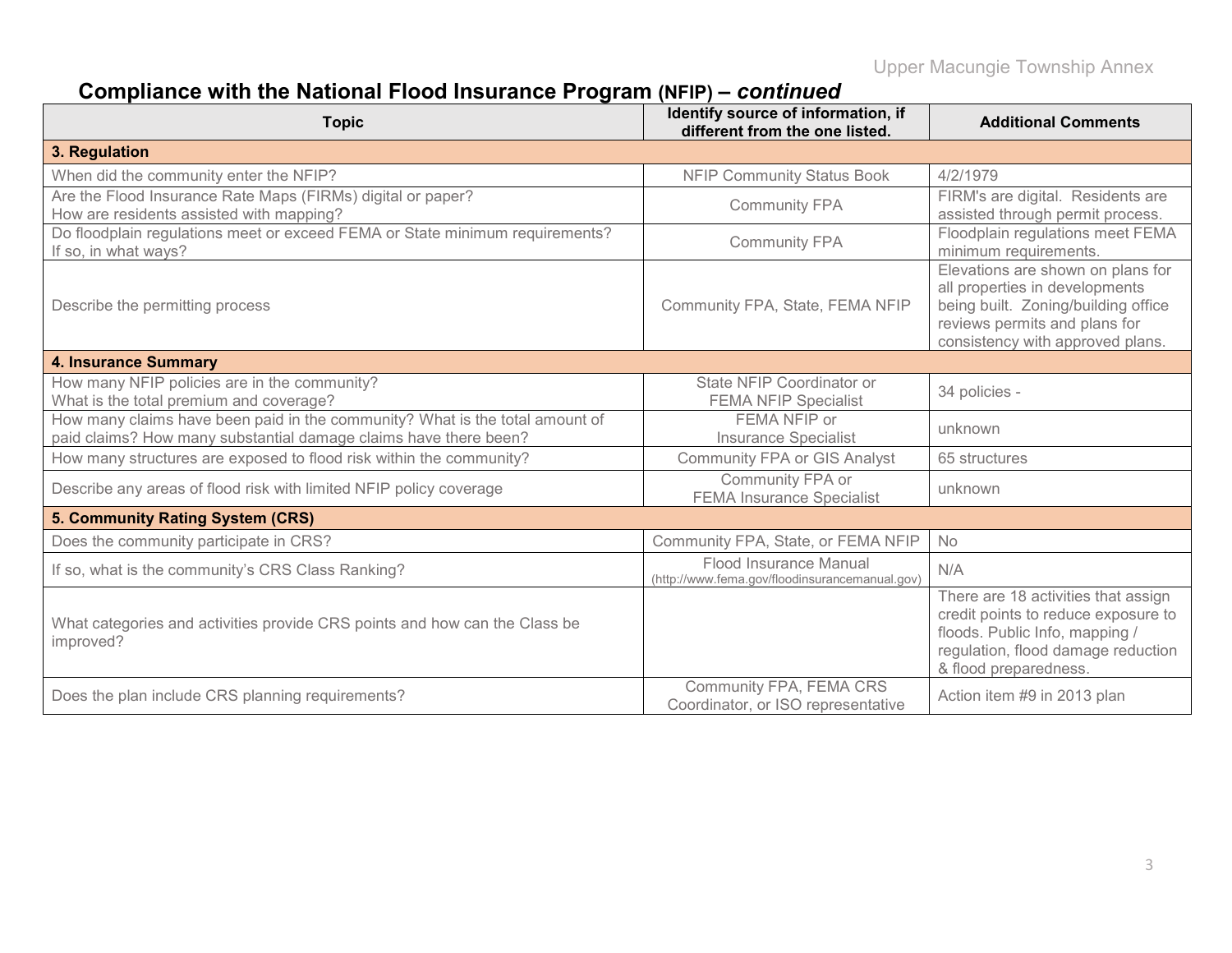### **Community Assets**

Community assets are defined to include anything that is important to the character as well as the function of a community, and can be described in four categories, they are; people, economy, natural environment and built environment. Please identify the community assets and location under each category.

#### **1. People**

 Concentrations of vulnerable populations such as the elderly, physically or mentally disabled, non-English speaking, and the medically or chemically dependent.

Mosser Nursing Home – 60 residents (elderly) Heather Glen Senior Living – 120 residents (elderly) Country Meadows Nursing Home – 220 residents (elderly) Above & Beyond Senior Living – 120 residents (elderly)

 Types of visiting populations where large numbers of people are concentrated such as visitors for special events and students.

Valley Preferred Cycling Center – Outdoor recreational venue – seating for 450 Fireworks in the Park – Breinigsville  $4<sup>th</sup>$  of July Celebration – Approx. 10,000 visitors

#### **2. Economy**

Major employers, primary economic sectors such as agriculture and commercial centers where losses would have a severe impact on the community.

Upper Macungie Township is home to several large manufacturing employers, including Amazon, Air Products, Samuel Adams Brewery, Nestle Waters of North America and U-Line.

#### **3. Natural Environment**

Those areas / features that can provide protective functions that reduce the magnitude of hazard events such as, wetlands or riparian areas, and other environmental features important to protect.

Upper Macungie Township uses zoning, floodplain and other regulations to protect natural features that can reduce the magnitude of hazardous events; including: Conservation Design Development helps to protect woodlands, wetlands, riparian areas, floodplains, steep slopes, karst features, streams, natural ponds and springs.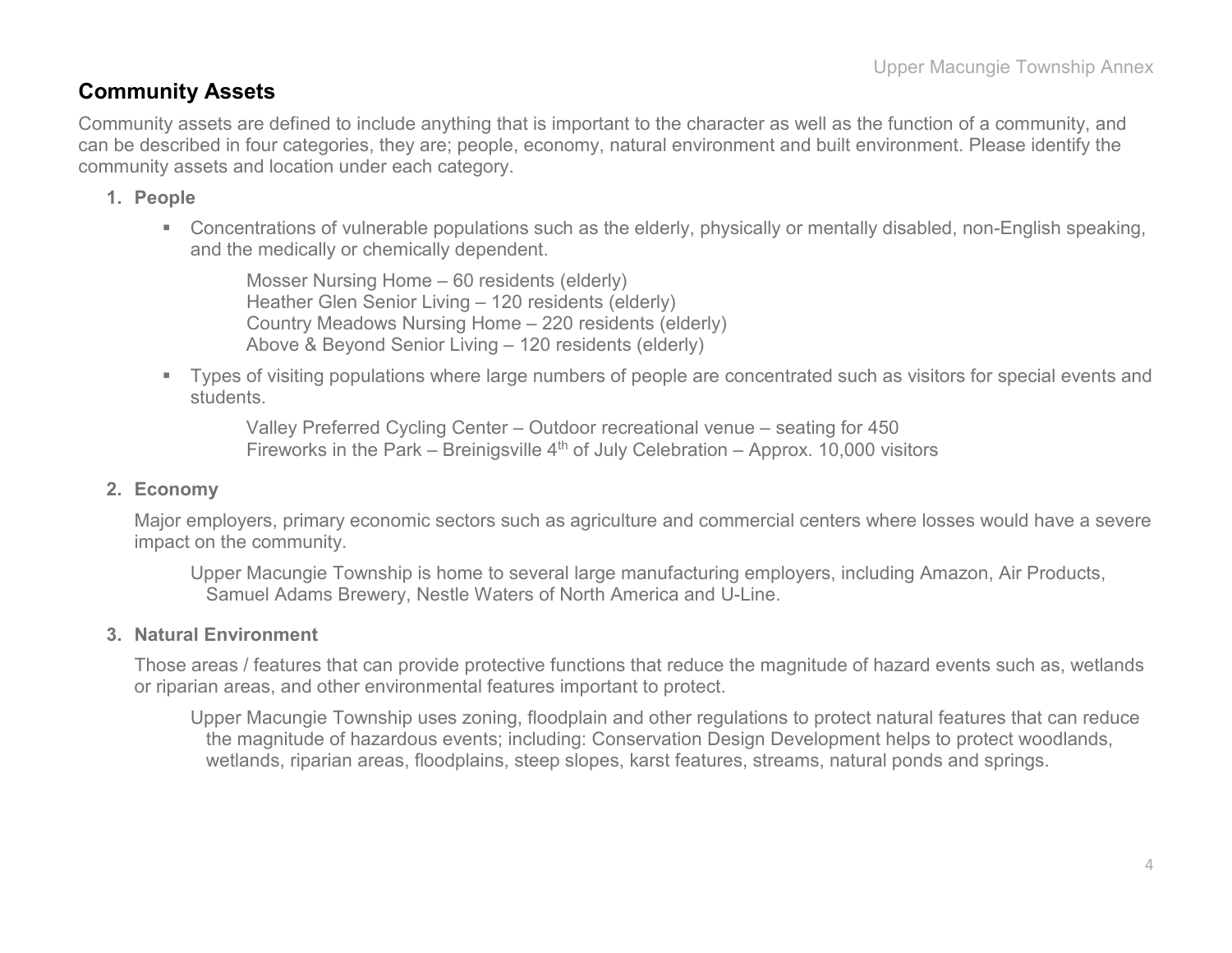#### **Community Assets –** *continued*

- **4. Built Environment**
	- Existing structures such as, concentrations of buildings that may be more vulnerable to hazards based on location, age, construction type and / or condition of use.

Upper Macungie Township has a comprehensive fire inspection program where over 830 non-residential building are inspected yearly. Due to this program, we can think of no specific hazards in this category.

**Infrastructure systems such as water and wastewater facilities, power utilities, transportation systems,** communication systems, energy pipelines and storage.

The transportation system in the township is stressed. Two factors have had a major impact on this: increased population and large industrial / warehousing industry.

 High potential loss facilities such as, dams, locations that house hazardous materials, military and / or civilian defense installations.

Approximately 70 facilities in the township report quantities of extremely hazardous substances through the Tier II (SARA Title III) inspection program. A complete list of facilities is maintained at the township office.

 Critical facilities such as, hospitals, medical facilities, police and fires stations, emergency operations centers, shelters, schools and airports / heliports.

| <b>PA State Police</b>                                                        | <b>Township Police</b> |
|-------------------------------------------------------------------------------|------------------------|
| Integrated Health Campus                                                      | LV Health Network      |
| 3 township fire stations – Fogelsville #8, Schantz Road #56 & Trexlertown #25 |                        |
| Schools – Fogelsville Elementary, Fred J. Jaindl Elementary                   |                        |

Cultural / historical resources such as, museums, parks, stadiums, etc.

| <b>Grange Park</b>                     | Lone Lane Park |
|----------------------------------------|----------------|
| Rodale Park                            | Route 100 Park |
| <b>Valley Preferred Cycling Center</b> |                |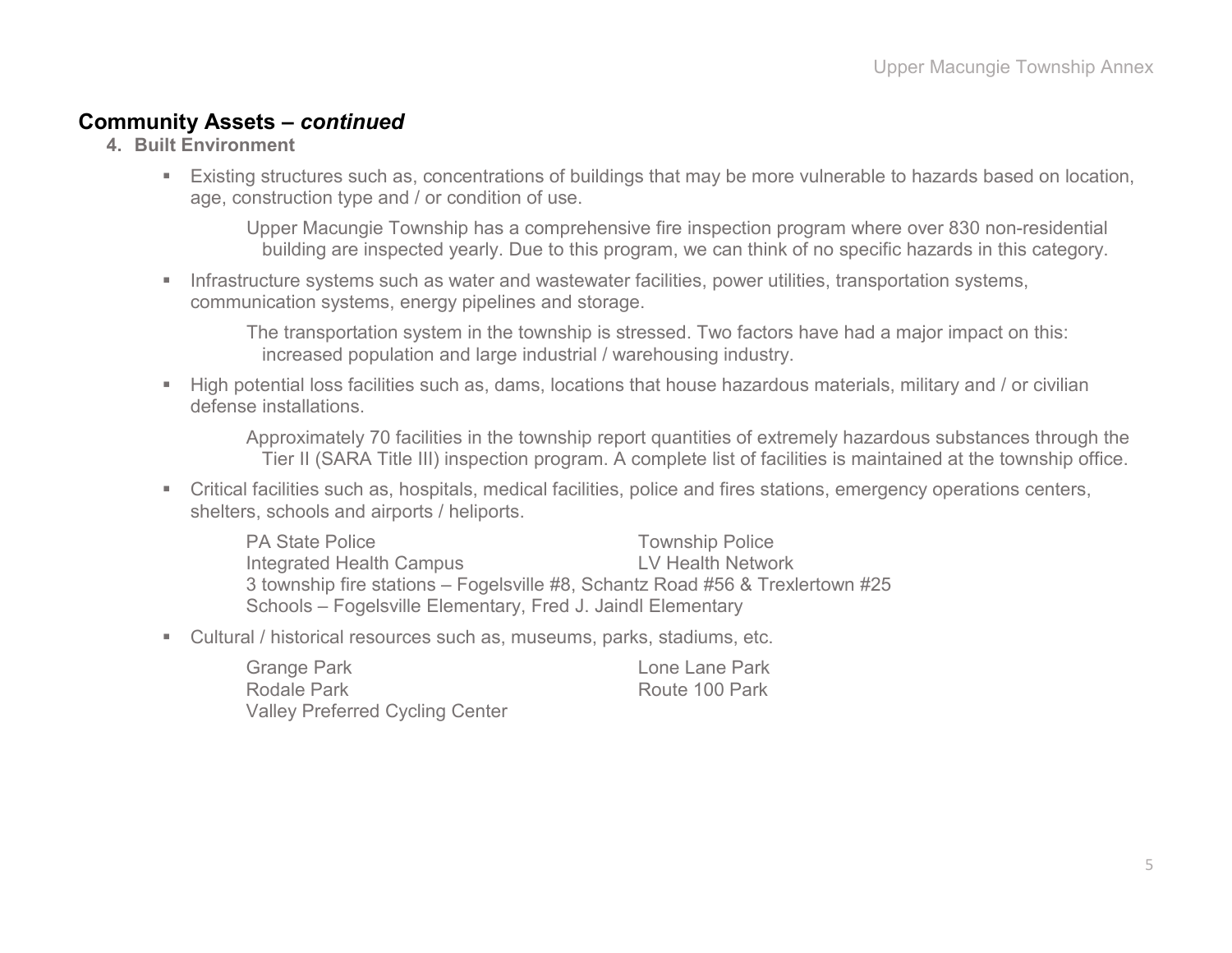# **Capability Assessment**

|                          |                                                               |          | <b>Status</b>                                                |                      |                                                     | <b>Effect on</b>                                                             | Change                                          |                                                                                                               | How can                                                                    |                                                |
|--------------------------|---------------------------------------------------------------|----------|--------------------------------------------------------------|----------------------|-----------------------------------------------------|------------------------------------------------------------------------------|-------------------------------------------------|---------------------------------------------------------------------------------------------------------------|----------------------------------------------------------------------------|------------------------------------------------|
| Capability               | <b>Regulatory</b><br>$\checkmark$ Tools<br><b>Programs</b>    | In Place | <b>Date</b><br><b>Adopted</b><br><b>or</b><br><b>Updated</b> | Development<br>Under | Department /<br><b>Agency</b><br><b>Responsible</b> | <b>Hazard Loss</b><br><b>Reduction:</b><br>-Supports<br>-Neutral<br>-Hinders | since 2013<br>Plan?<br>+ Positive<br>- Negative | Has the 2013<br><b>Plan been</b><br>integrated into<br>the Regulatory<br><b>Tool/Program</b><br>? If so, how? | these<br>capabilities<br>be expanded<br>and improved<br>to reduce<br>risk? | <b>Additional</b><br><b>Comments</b>           |
|                          | Comprehensive Plan                                            | $\times$ | 2019                                                         |                      | Township                                            | S                                                                            | $+$                                             | <b>No</b>                                                                                                     |                                                                            |                                                |
|                          | Capital Improvement Plan                                      |          |                                                              |                      |                                                     |                                                                              |                                                 |                                                                                                               |                                                                            |                                                |
|                          | Economic Development Plan                                     |          |                                                              |                      |                                                     |                                                                              |                                                 |                                                                                                               |                                                                            |                                                |
|                          | Continuity of Operations Plan                                 | X        | June<br>2020                                                 |                      | Township                                            | S                                                                            | $\ddot{}$                                       | No                                                                                                            |                                                                            | Part of<br>Emergency<br><b>Operations Plan</b> |
|                          | Stormwater Management Plan /<br>Ordinance                     | $\times$ | May<br>2020                                                  |                      | Township                                            | S                                                                            | $+$                                             | <b>No</b>                                                                                                     |                                                                            | Ordinance                                      |
|                          | Open Space Management Plan<br>(or Parks/Rec., Greenways Plan) | $\times$ | 2011                                                         |                      | Township                                            | S                                                                            | $+$                                             | No                                                                                                            |                                                                            |                                                |
|                          | <b>Natural Resource Protection Plan</b>                       |          |                                                              |                      |                                                     |                                                                              |                                                 |                                                                                                               |                                                                            |                                                |
|                          | <b>Transportation Plan</b>                                    |          |                                                              |                      |                                                     |                                                                              |                                                 |                                                                                                               |                                                                            |                                                |
|                          | <b>Historic Preservation Plan</b>                             |          |                                                              |                      |                                                     |                                                                              |                                                 |                                                                                                               |                                                                            |                                                |
|                          | Floodplain Management Plan                                    | X        | 2/2002                                                       |                      | Township                                            | S                                                                            | $\! +$                                          | <b>No</b>                                                                                                     |                                                                            |                                                |
| 1. Planning & Regulatory | <b>Farmland Preservation</b>                                  | X        | 2001,<br>2011                                                |                      | Township                                            | S                                                                            | $\pm$                                           | No                                                                                                            |                                                                            |                                                |
|                          | <b>Evacuation Plan</b>                                        | $\times$ | 12/2011                                                      |                      | Lehigh County                                       | S                                                                            | $+$                                             | <b>No</b>                                                                                                     |                                                                            |                                                |
|                          | <b>Disaster Recovery Plan</b>                                 |          |                                                              |                      |                                                     |                                                                              |                                                 |                                                                                                               |                                                                            |                                                |
|                          | <b>Hazard Mitigation Plan</b>                                 | X        | 7/2006                                                       |                      | Lehigh County                                       | S                                                                            | $\! +$                                          | <b>No</b>                                                                                                     |                                                                            |                                                |
|                          | <b>Emergency Operations Plan</b>                              | X        | 6/2020                                                       |                      | Township                                            | S                                                                            | $+$                                             | <b>No</b>                                                                                                     |                                                                            |                                                |
|                          | <b>Zoning Regulations</b>                                     | X        | 2020                                                         |                      | Township                                            | S                                                                            | $\! +$                                          | No                                                                                                            |                                                                            |                                                |
|                          | <b>Floodplain Regulations</b>                                 | $\times$ | 2/2002                                                       |                      | Township                                            | S                                                                            | $\pm$                                           | <b>No</b>                                                                                                     |                                                                            |                                                |
|                          | <b>NFIP Participation</b>                                     |          |                                                              |                      |                                                     |                                                                              |                                                 |                                                                                                               |                                                                            |                                                |
|                          | <b>Building Code</b>                                          | X        | 5/2004                                                       |                      | Township                                            | S                                                                            | $\pm$                                           | <b>No</b>                                                                                                     |                                                                            |                                                |
|                          | Fire Code                                                     | X        | 6/2018                                                       |                      | Township                                            | S                                                                            | $\! +$                                          | No                                                                                                            |                                                                            |                                                |
|                          | Other                                                         | X        | 6/2001                                                       |                      | Township                                            | S                                                                            | $\ddot{}$                                       | No                                                                                                            |                                                                            | <b>SALDO</b><br>Ordinance                      |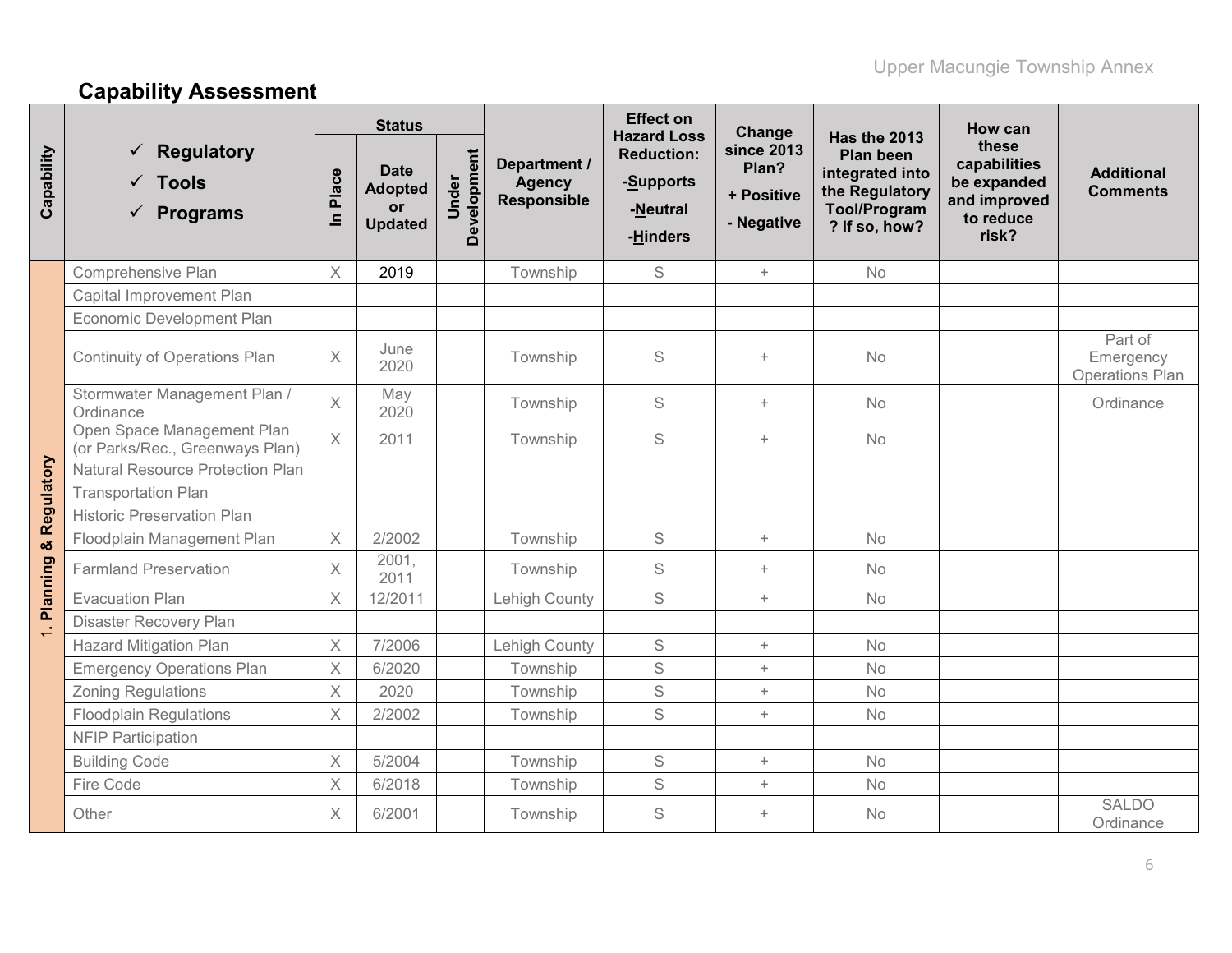# **Capability Assessment –** *continued*

| Capability     | $\checkmark$ Staff<br><b>Personnel</b><br>$\checkmark$<br><b>Resources</b>                                                       | <b>Yes</b> | <b>No</b> | Department /<br><b>Agency</b>                                 | Change<br><b>since 2013</b><br>Plan?<br>+ Positive<br>- Negative | How can these<br>capabilities be<br>expanded and<br>improved to<br>reduce risk? | <b>Additional</b><br><b>Comments</b> |
|----------------|----------------------------------------------------------------------------------------------------------------------------------|------------|-----------|---------------------------------------------------------------|------------------------------------------------------------------|---------------------------------------------------------------------------------|--------------------------------------|
|                | Planners (with land use / land development knowledge)                                                                            | X          |           | Community<br>Development                                      | <b>No</b>                                                        |                                                                                 |                                      |
|                | Planners or engineers (with natural and / or human-caused hazards<br>knowledge)                                                  | $\times$   |           | Keystone<br>Consulting<br>Engineers                           | <b>No</b>                                                        |                                                                                 |                                      |
| Technology     | Engineers or professionals trained in building and / or infrastructure<br>construction practices (including building inspectors) | $\times$   |           | Keystone<br>Consulting<br>Engineers                           | No                                                               |                                                                                 |                                      |
|                | <b>Emergency Manager</b>                                                                                                         | $\times$   |           | Peter Christ                                                  | Yes                                                              |                                                                                 |                                      |
| ೲ              | Floodplain administrator / manager                                                                                               |            |           | Duane A.<br>Dellecker                                         | Yes                                                              |                                                                                 |                                      |
| Administrative | Land surveyors                                                                                                                   |            |           | Keystone<br>Consulting<br>Engineers                           | <b>No</b>                                                        |                                                                                 |                                      |
|                | Staff familiar with the hazards of the community                                                                                 |            |           | Fire Inspectors                                               | <b>No</b>                                                        |                                                                                 |                                      |
| $\mathbf{N}$   | Personnel skilled in Geographical Information Systems (GIS) and / or<br>FEMA's HAZUS program                                     |            |           | Keystone<br>Consulting<br>Engineers/<br><b>Township Staff</b> | <b>No</b>                                                        |                                                                                 |                                      |
|                | Grant writers or fiscal staff to handle large / complex grants                                                                   |            |           | Keystone<br>Consulting<br>Engineers                           | No                                                               |                                                                                 |                                      |
|                | Other                                                                                                                            |            |           |                                                               |                                                                  |                                                                                 |                                      |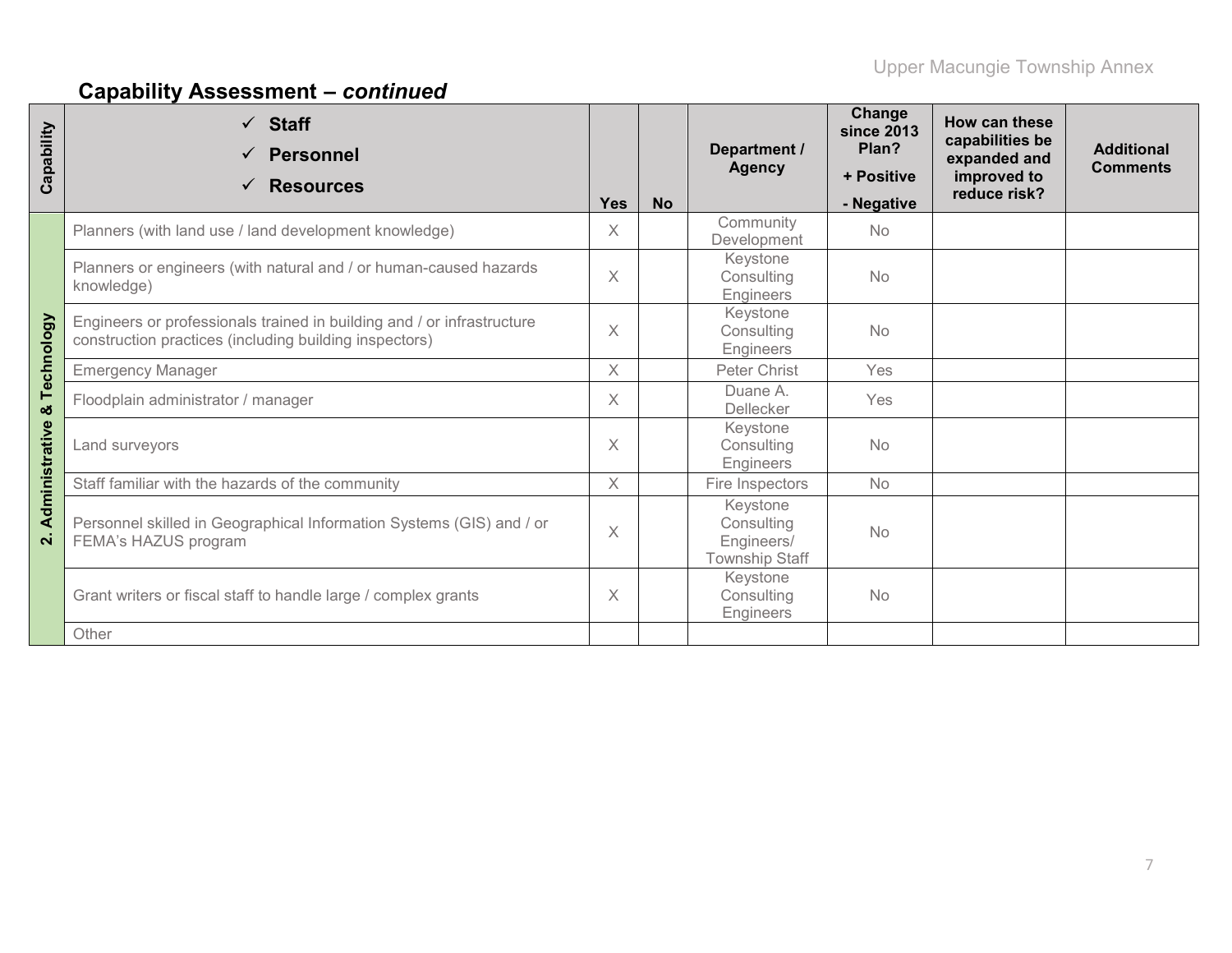# **Capability Assessment –** *continued*

| ability<br>Cap |                                                         | <b>Yes</b> | <b>No</b> | Department /<br><b>Agency</b>      | <b>Change since</b><br>2013 Plan?<br>+ Positive<br>- Negative | How can these<br>capabilities be<br>expanded and<br>improved to<br>reduce risk? | <b>Additional</b><br><b>Comments</b> |
|----------------|---------------------------------------------------------|------------|-----------|------------------------------------|---------------------------------------------------------------|---------------------------------------------------------------------------------|--------------------------------------|
|                | Capital improvement programming                         |            | X         |                                    |                                                               |                                                                                 |                                      |
|                | <b>Community Development Block Grants (CDBG)</b>        |            | X         |                                    |                                                               |                                                                                 |                                      |
| ğ.             | Special purposes taxes                                  | X          |           | Township                           | <b>No</b>                                                     |                                                                                 | <b>Local Services</b><br>Tax         |
| Б<br>$\circ$   | Gas / Electricity utility fees                          |            | X         |                                    |                                                               |                                                                                 |                                      |
| Φ<br>œ         | Water / Sewer fees                                      | X          |           | <b>Township Sewer</b><br>Authority |                                                               |                                                                                 |                                      |
| cial           | Stormwater utility fees                                 |            | X         |                                    |                                                               |                                                                                 |                                      |
| <b>Finan</b>   | Development impact fees                                 | X.         |           | Township                           |                                                               |                                                                                 |                                      |
|                | General obligation, revenue, and / or special tax bonds | X          |           | Township                           |                                                               |                                                                                 |                                      |
| က              | Partnering arrangements or intergovernmental agreements | X          |           | PennDOT                            |                                                               |                                                                                 | Snow Plowing<br>Agreement            |
|                | Other                                                   |            |           |                                    |                                                               |                                                                                 |                                      |

| Capability   | Program<br>$\checkmark$<br>Organization                                                                                                                                | <b>Yes</b> | <b>No</b> | Department /<br><b>Agency</b> | <b>Change since</b><br>2013 Plan?<br>+ Positive<br>- Negative | How can these<br>capabilities be<br>expanded and<br>improved to<br>reduce risk? | <b>Additional</b><br><b>Comments</b> |
|--------------|------------------------------------------------------------------------------------------------------------------------------------------------------------------------|------------|-----------|-------------------------------|---------------------------------------------------------------|---------------------------------------------------------------------------------|--------------------------------------|
|              | <b>Firewise Communities Certification</b>                                                                                                                              |            | X         |                               |                                                               |                                                                                 |                                      |
| ach          | <b>StormReady Certification</b>                                                                                                                                        | X          |           | Lehigh County                 | <b>No</b>                                                     |                                                                                 |                                      |
|              | Natural disaster or safety-related school programs                                                                                                                     |            |           | <b>Fire Department</b>        | <b>No</b>                                                     |                                                                                 |                                      |
| ೲ            | <b>Outrea</b><br>Ongoing public education or information programs such as, responsible water<br>use, fire safety, household preparedness, and environmental education. |            |           | Upper Macungie<br>Township    | <b>No</b>                                                     |                                                                                 | Community<br>Newsletter              |
| ation        | Public-private partnership initiatives addressing disaster related issues.                                                                                             |            | $\times$  |                               |                                                               |                                                                                 |                                      |
| <b>Educa</b> | Local citizen groups or non-profit organizations focused on environmental<br>protection, emergency preparedness, access and functional needs<br>populations, etc.      |            | X         |                               |                                                               |                                                                                 |                                      |
|              | Other                                                                                                                                                                  |            |           |                               |                                                               |                                                                                 |                                      |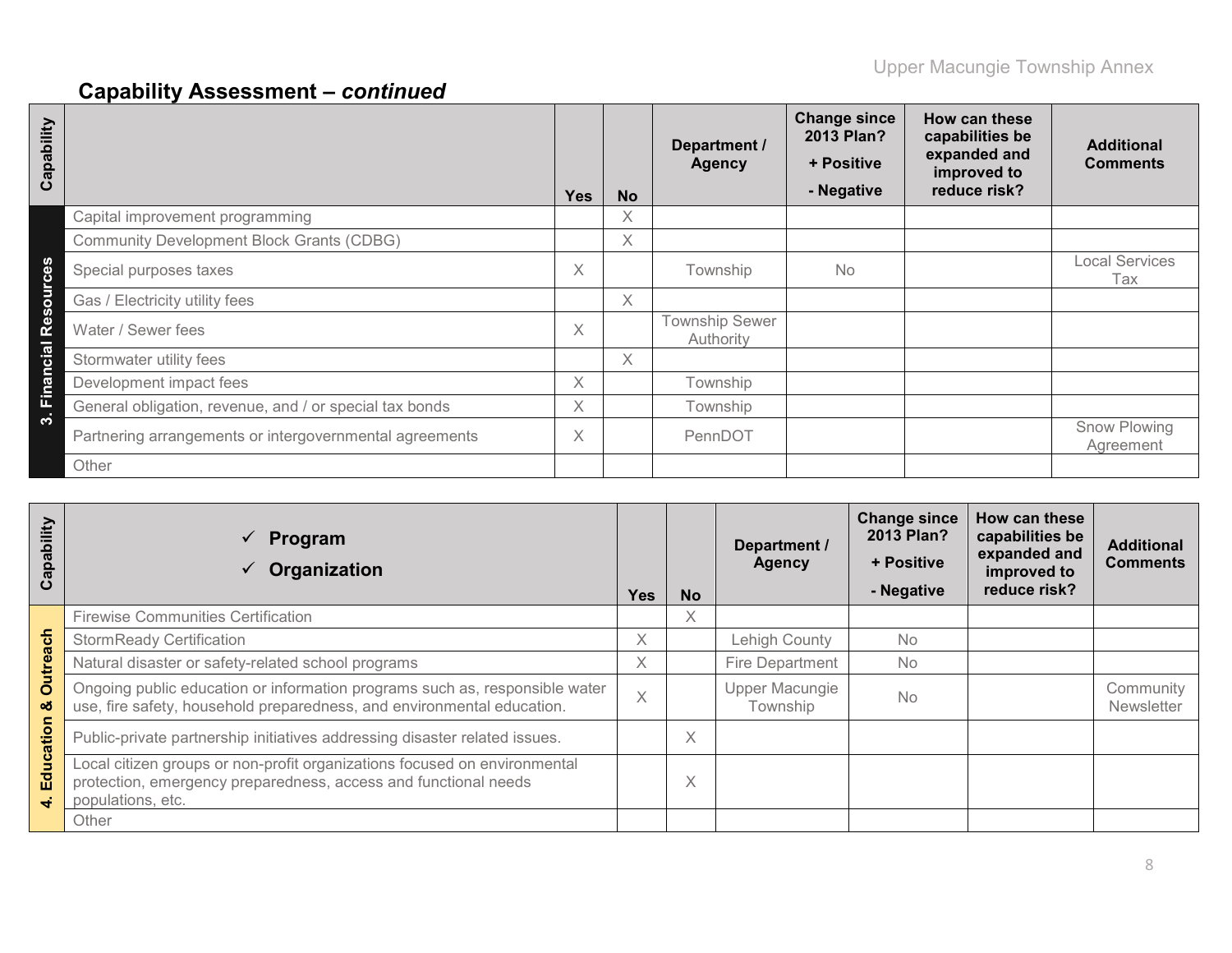# **Capability Assessment –** *continued*

| Capability            |                                |         | <b>Degree of Capability</b> |      | <b>Change since the 2013 Hazard</b><br><b>Mitigation Plan?</b> | <b>Additional Comments</b> |
|-----------------------|--------------------------------|---------|-----------------------------|------|----------------------------------------------------------------|----------------------------|
|                       |                                | Limited | <b>Moderate</b>             | High | If so, how?                                                    |                            |
|                       | <b>Planning and Regulatory</b> |         |                             | Χ    | <b>No</b>                                                      |                            |
| ment<br>Self          | Administrative and Technical   |         |                             | X    | <b>No</b>                                                      |                            |
| esa<br>$\overline{5}$ | Financial                      |         | $\curvearrowright$          |      | <b>No</b>                                                      |                            |
|                       | <b>Education and Outreach</b>  |         | $\checkmark$                |      | <b>No</b>                                                      |                            |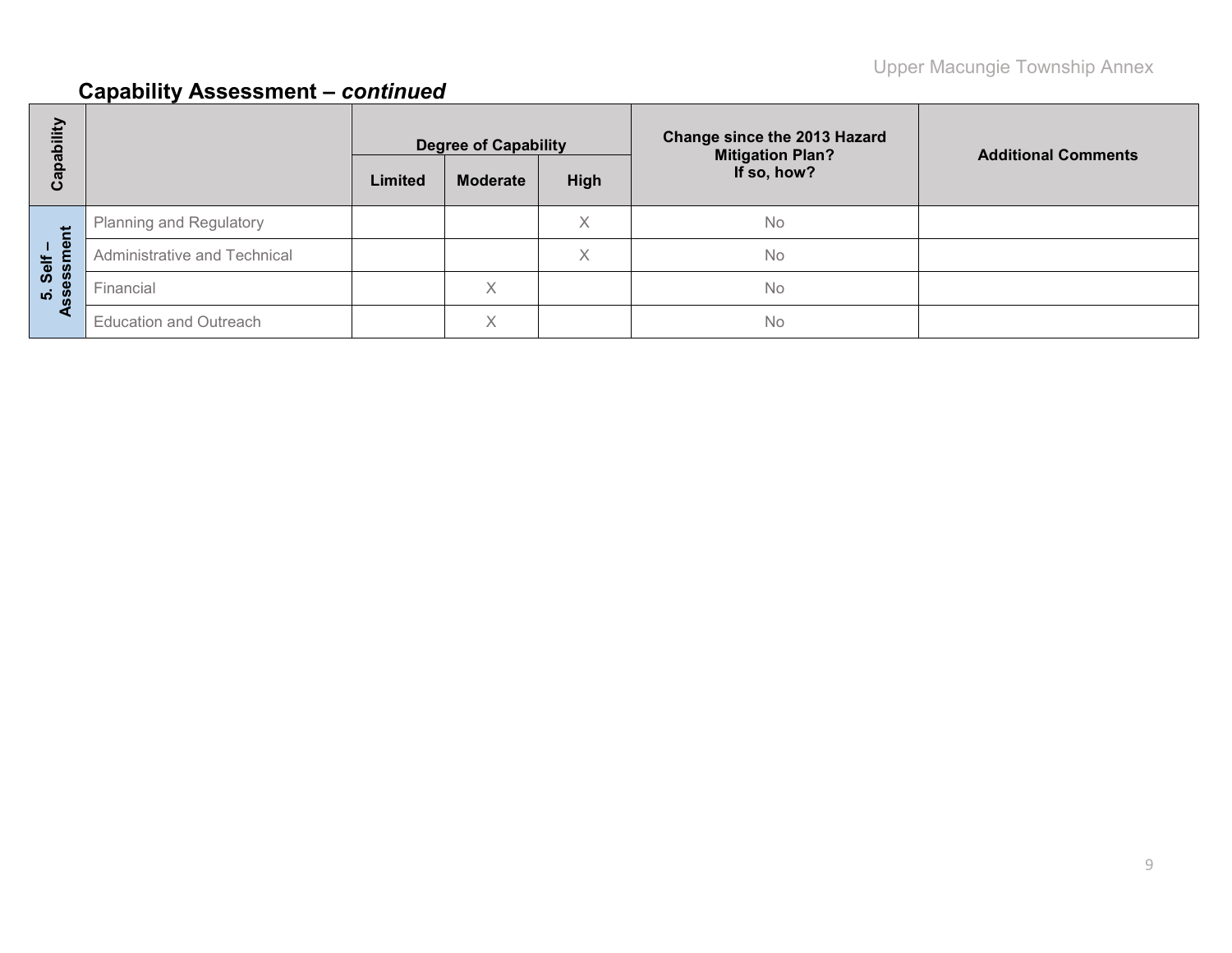### **Known or Anticipated Future Development / Redevelopment**

| Development /<br><b>Property Name</b> | <b>Type of Development</b> | <b>Number of Structures</b> | Location                                   | <b>Known Hazard Zone</b>               | <b>Description / Status</b> |
|---------------------------------------|----------------------------|-----------------------------|--------------------------------------------|----------------------------------------|-----------------------------|
| <b>Blue Barn Estates</b>              | Residential                | 11                          | <b>Blue Barn Road</b>                      | None                                   | 0% Complete                 |
| Fallbrooke                            | Residential                | 75                          | <b>Twin Ponds Road</b>                     | <b>Breinig Run</b>                     |                             |
| <b>Hidden Meadows</b>                 | Residential                | 66                          | Werley Road                                | None                                   | 25% Complete                |
| <b>High Gate</b>                      | Residential                | 353                         | Mosser Road                                | <b>Schaeffer Run</b><br>Tributary      | 80% Complete                |
| Lehigh Hills                          | Residential                | 513                         | Nursery Street & Rte. 100                  | Hassen Creek                           |                             |
| <b>Parkland Fields</b>                | Residential                | 205                         | Schantz Road &<br>Abigail Lane             | None                                   | 50% Complete                |
| <b>Park View Court</b>                | Residential                | 10                          | Mosser Road                                | None                                   | 0% Complete                 |
| <b>Schaeffer Run Commons</b>          | Residential                | 168                         | Hamilton Boulevard &<br>Schaeffer Run Road | Schaeffer Run &<br><b>Spring Creek</b> | In SALDO Process            |
| <b>Trexler Fields</b>                 | Residential                | 358                         | Hamilton Boulevard &<br>Schaeffer Run Road | <b>Schaeffer Run</b>                   | 75% complete                |
| <b>Valley West Estates</b>            | Residential                | 47                          | Olde Road & Nestle Way                     | Iron Run                               | 50% Complete                |
| <b>Weiler's Road Twins</b>            | Residential                | 82                          | Weiler's Road                              | <b>Schaeffer Run</b>                   | 0% Complete                 |
| Woodmere                              | Residential                | 189                         | Ash Lane                                   | None                                   | 0% Complete                 |
| <b>Wotring North</b>                  | <b>Residential</b>         | 22                          | Ash Lane &<br>Schaeffer Run Road           | None                                   | 0% Complete                 |
| Wotring II                            | <b>Residential</b>         | 15                          | Ash Lane &<br>Schaeffer Run Road           | None                                   | 0% Complete                 |
| Wrenfield                             | Residential                | 98                          | Rt. 100 & Glenlivet Drive                  | None                                   | 0% Complete                 |

### **Natural & Non-Natural Event History Specific to Upper Macungie Township**

| Type of Event and Date(s)               | <b>FEMA Disaster #</b><br>(if applicable) | Local Damage(s) or Loss(es)                                |
|-----------------------------------------|-------------------------------------------|------------------------------------------------------------|
| Winter Storm Jonas - 1/2016             | DR-4267-PA                                | Jonas snow storm removal and salting                       |
| Pennsylvania COVID-19 Pandemic - 1/2020 | DR-4506-PA                                | Emergency Protective measures to combat COVID-19 Pandemic. |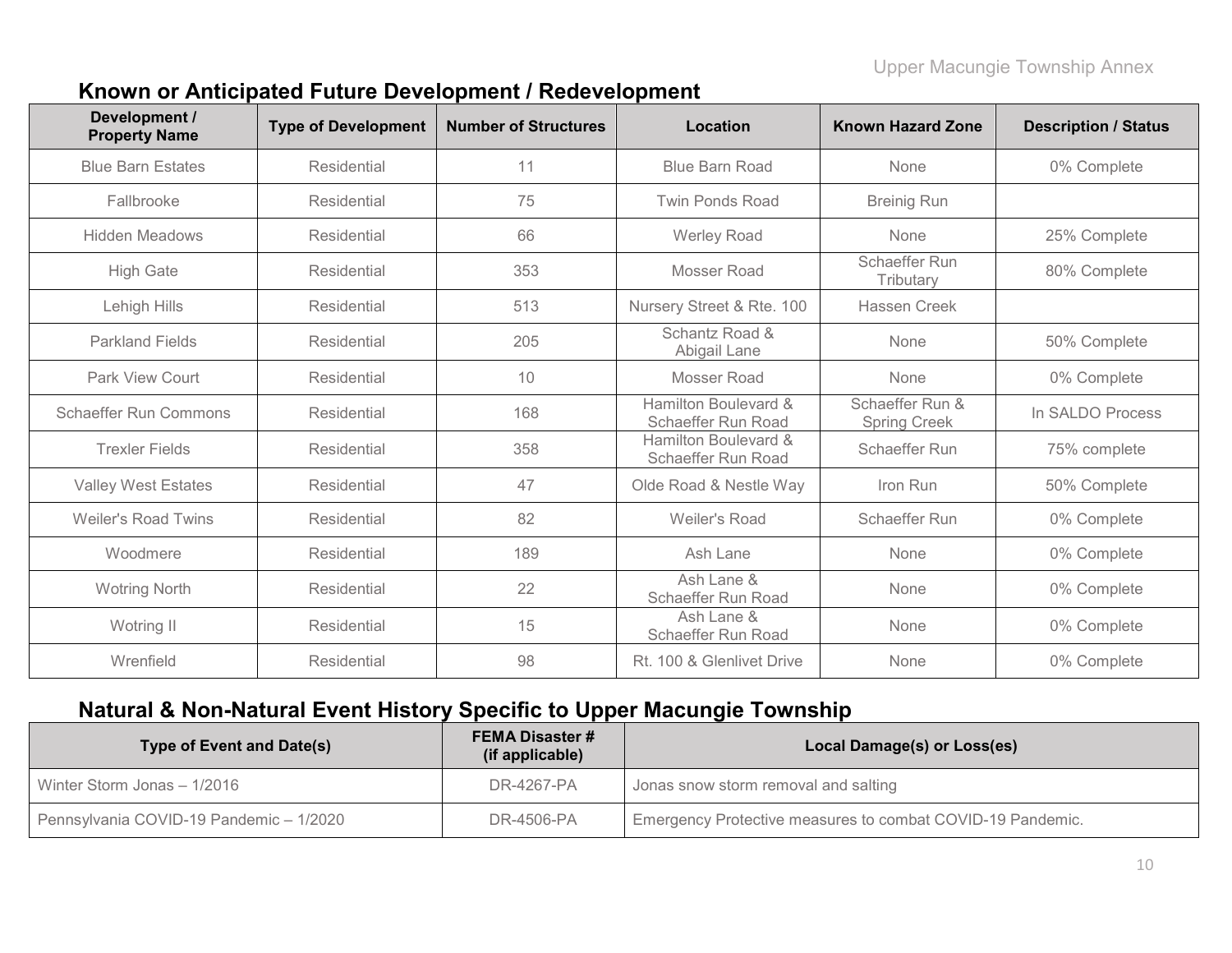# **2013 Municipal Action Plan Status**

|                  |                                                                                                                                                                                                                                                                                                                                                                                                                                                                                                                                                                          |                                  |                         | <b>Status</b> |           |                       |                                                                                 |
|------------------|--------------------------------------------------------------------------------------------------------------------------------------------------------------------------------------------------------------------------------------------------------------------------------------------------------------------------------------------------------------------------------------------------------------------------------------------------------------------------------------------------------------------------------------------------------------------------|----------------------------------|-------------------------|---------------|-----------|-----------------------|---------------------------------------------------------------------------------|
|                  | <b>Existing Mitigation Action</b><br>(from 2013 Hazard Mitigation Plan)                                                                                                                                                                                                                                                                                                                                                                                                                                                                                                  | Progress<br>No Progre<br>Unknown | Progress<br>$\subseteq$ | Continuous    | Completed | ್ಠಾ<br>continu<br>Dis | <b>Additional Comments</b>                                                      |
|                  | Fogelsville Dam Remediation (see Section J - Additional Comments)                                                                                                                                                                                                                                                                                                                                                                                                                                                                                                        |                                  |                         | $\times$      |           |                       | Dam partially breached by Township                                              |
| $\overline{2}$   | Retrofit structures located in hazard-prone areas to protect structures from future<br>damage, with repetitive loss and severe repetitive loss properties as priority. Specifically<br>identified are the following:<br>- Trexler Road Bridge<br>Phase 1: Identify appropriate candidates for retrofitting based on cost-effectiveness<br>versus relocation.<br>Phase 2: Where retrofitting is determined to be a viable option, work with property<br>owners toward implementation of that action based on available funding from FEMA<br>and local match availability. |                                  |                         |               | X         |                       | Reconstruction Completed. Action<br>carried through to the 2018 Action<br>Plan. |
| 3                | Purchase, or relocate structures located in hazard-prone areas to protect structures<br>from future damage, with repetitive loss and severe repetitive loss properties as priority.<br>Phase 1: Identify appropriate candidates for relocation based on cost-effectiveness<br>versus retrofitting.<br>Phase 2: Where relocation is determined to be a viable option, work with property<br>owners toward implementation of that action based on available funding from FEMA<br>and local match availability.                                                             |                                  |                         | X             |           |                       | New development strategies have<br>resolved many of these issues.               |
| $\boldsymbol{4}$ | Maintain compliance with and good-standing in the NFIP including adoption and<br>enforcement of floodplain management requirements (e.g. regulating all new and<br>substantially improved construction in Special Hazard Flood Areas), floodplain<br>identification and mapping, and flood insurance outreach to the community. Further,<br>continue to meet and/or exceed the minimum NFIP standards and criteria through the<br>following NFIP- related continued compliance actions identified below.                                                                 |                                  |                         | X             |           |                       |                                                                                 |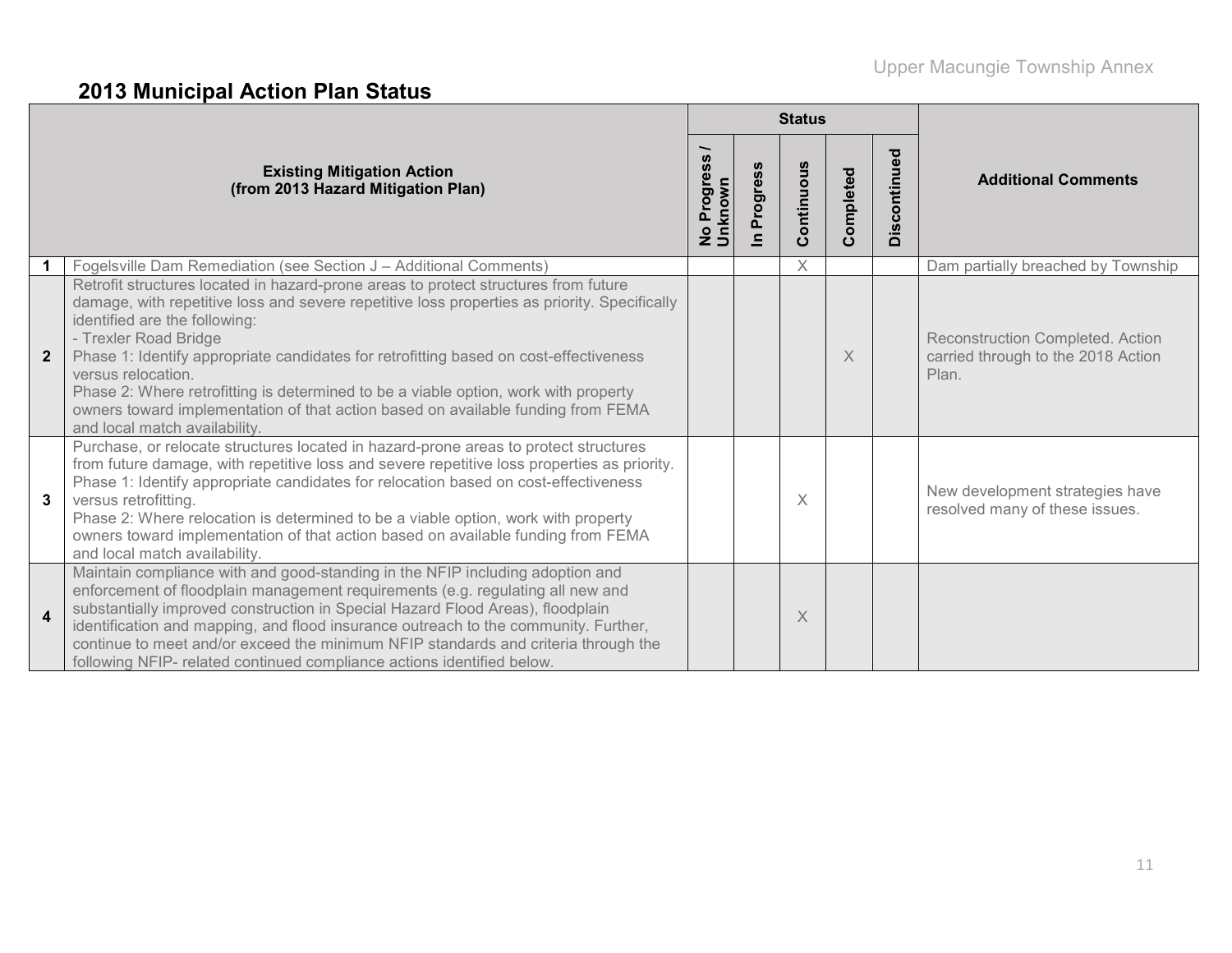# **2013 Municipal Action Plan Status –** *continued*

|                |                                                                                                                                                                                                                                                                                                                                                                                                                                                                                                                                                                                                                                                                                                                                                                                                                                                                                                                                                                                                                                                    | <b>Status</b>                    |                      |             |           |              |                                                                                                                                                           |  |  |  |
|----------------|----------------------------------------------------------------------------------------------------------------------------------------------------------------------------------------------------------------------------------------------------------------------------------------------------------------------------------------------------------------------------------------------------------------------------------------------------------------------------------------------------------------------------------------------------------------------------------------------------------------------------------------------------------------------------------------------------------------------------------------------------------------------------------------------------------------------------------------------------------------------------------------------------------------------------------------------------------------------------------------------------------------------------------------------------|----------------------------------|----------------------|-------------|-----------|--------------|-----------------------------------------------------------------------------------------------------------------------------------------------------------|--|--|--|
|                | <b>Existing Mitigation Action</b><br>(from 2013 Hazard Mitigation Plan)                                                                                                                                                                                                                                                                                                                                                                                                                                                                                                                                                                                                                                                                                                                                                                                                                                                                                                                                                                            | Progress<br>No Progre<br>Unknown | Progress<br>$\equiv$ | Continuous  | Completed | Discontinued | <b>Additional Comments</b>                                                                                                                                |  |  |  |
| 5              | Conduct and facilitate community and public education and outreach for residents and<br>businesses to include, but not be limited to, the following to promote and effect natural<br>hazard risk reduction:<br>- Provide and maintain links to the HMP website, and regularly post notices on the<br>County/municipal homepage(s) referencing the HMP webpages.<br>- Prepare and distribute informational letters to flood vulnerable property owners and<br>neighborhood associations, explaining the availability of mitigation grant funding to<br>mitigate their properties, and instructing them on how they can learn more and<br>implement mitigation.<br>- Use email notification systems and newsletters to better educate the public on flood<br>insurance, the availability of mitigation grant funding, and personal natural hazard risk<br>reduction measures.<br>- Work with neighborhood associations, civic and business groups to disseminate<br>information on flood insurance and the availability of mitigation grant funding. |                                  |                      | X           |           |              |                                                                                                                                                           |  |  |  |
| $6\phantom{1}$ | Begin the process to adopt higher regulatory standards to manage flood risk (i.e.<br>increased freeboard, cumulative substantial damage/improvements).                                                                                                                                                                                                                                                                                                                                                                                                                                                                                                                                                                                                                                                                                                                                                                                                                                                                                             | $\times$                         |                      |             |           |              |                                                                                                                                                           |  |  |  |
| $\overline{7}$ | Determine if a Community Assistance Visit (CAV) or Community Assistance Contact<br>(CAC) is needed, and schedule if needed.                                                                                                                                                                                                                                                                                                                                                                                                                                                                                                                                                                                                                                                                                                                                                                                                                                                                                                                        |                                  | $\times$             |             |           |              |                                                                                                                                                           |  |  |  |
| 8              | Have designated NFIP Floodplain Administrator (FPA) become a Certified Floodplain<br>Manager through the ASFPM, and pursue relevant continuing education training such<br>as FEMA Benefit-Cost Analysis.                                                                                                                                                                                                                                                                                                                                                                                                                                                                                                                                                                                                                                                                                                                                                                                                                                           |                                  |                      |             | $\times$  |              | <b>Building Code Administrator</b><br>completed FEMA training class in<br>Wilkes-Barre - Feb. 2017. Action<br>carried through to the 2018 Action<br>Plan. |  |  |  |
| 9              | Participate in the Community Rating System (CRS) to further manage flood risk and<br>reduce flood insurance premiums for NFIP policyholders. This shall start with the<br>submission to FEMA-DHS of a Letter of Intent to join CRS, followed by the completion<br>and submission of an application to the program once the community's current<br>compliance with the NFIP is established.                                                                                                                                                                                                                                                                                                                                                                                                                                                                                                                                                                                                                                                         | $\times$                         |                      |             |           |              |                                                                                                                                                           |  |  |  |
| 10             | Archive elevation certificates                                                                                                                                                                                                                                                                                                                                                                                                                                                                                                                                                                                                                                                                                                                                                                                                                                                                                                                                                                                                                     |                                  |                      | $\mathsf X$ |           |              |                                                                                                                                                           |  |  |  |
| 11             | Continue to support the implementation, monitoring, maintenance, and updating of this<br>Plan, as defined in Section 7.0                                                                                                                                                                                                                                                                                                                                                                                                                                                                                                                                                                                                                                                                                                                                                                                                                                                                                                                           |                                  |                      | $\times$    |           |              |                                                                                                                                                           |  |  |  |
| 12             | Complete the ongoing updates of the Comprehensive Emergency Management Plans                                                                                                                                                                                                                                                                                                                                                                                                                                                                                                                                                                                                                                                                                                                                                                                                                                                                                                                                                                       |                                  |                      | $\times$    |           |              |                                                                                                                                                           |  |  |  |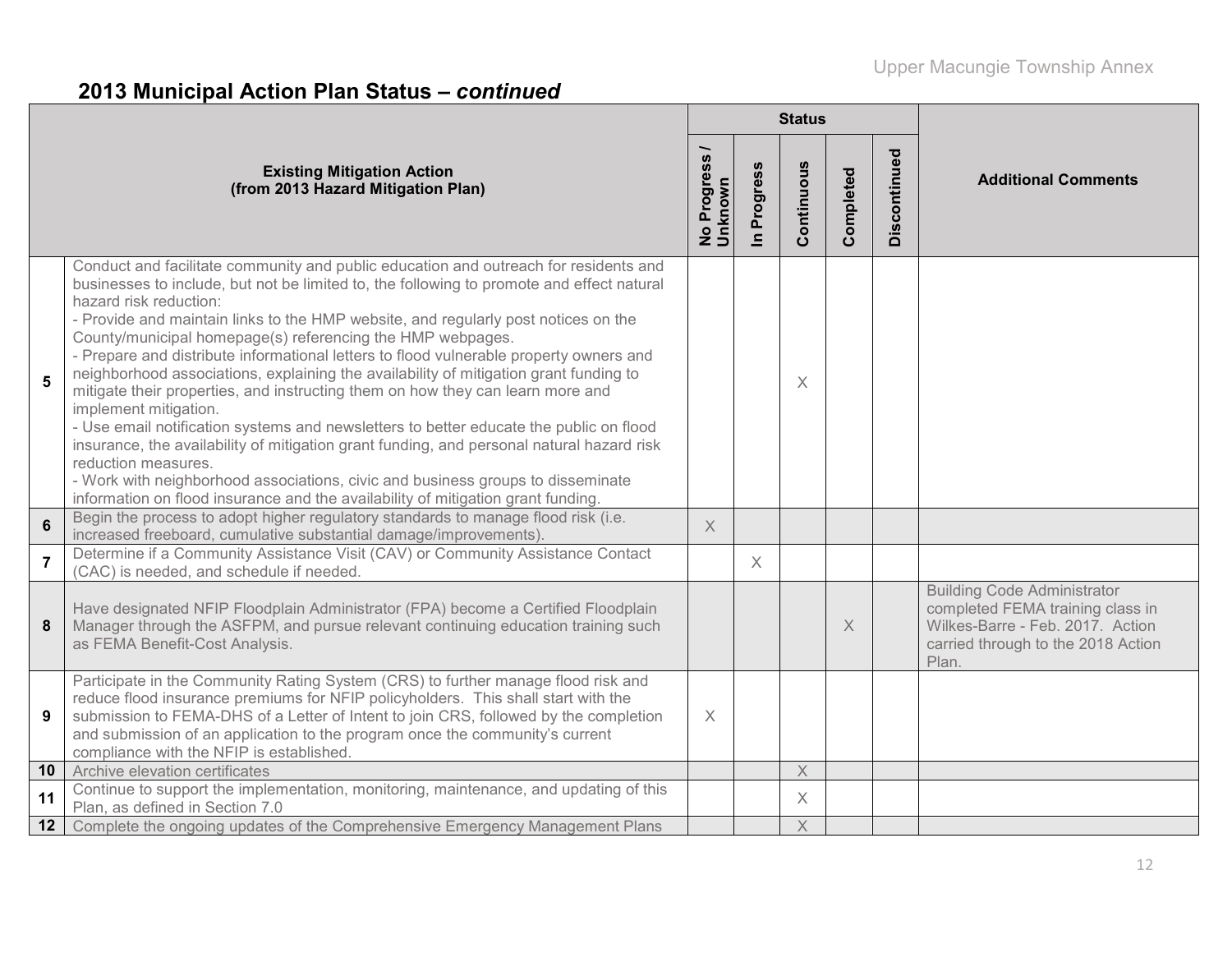#### **2013 Municipal Action Plan Status –** *continued*

|    |                                                                                                                                                                                                                                                                                        |                                   | <b>Status</b>     |           |                 |                            |
|----|----------------------------------------------------------------------------------------------------------------------------------------------------------------------------------------------------------------------------------------------------------------------------------------|-----------------------------------|-------------------|-----------|-----------------|----------------------------|
|    | <b>Existing Mitigation Action</b><br>(from 2013 Hazard Mitigation Plan)                                                                                                                                                                                                                | <b>UMD</b><br>ත<br>No Pr<br>Unkng | ntinu<br>O<br>ပ   | Completed | ඁෳ<br>O<br>Disc | <b>Additional Comments</b> |
| 13 | Create/enhance/ maintain mutual aid agreements with neighboring communities for<br>continuity of operations.                                                                                                                                                                           |                                   | $\checkmark$<br>∧ |           |                 |                            |
| 14 | Identify and develop agreements with entities that can provide support with<br>FEMA/PEMA paperwork after disasters; qualified damage assessment personnel -<br>Improve post-disaster capabilities - damage assessment; FEMA/PEMA paperwork<br>compilation, submissions, record-keeping | $\times$                          |                   |           |                 |                            |
| 15 | Work with regional agencies (i.e. County and PEMA) to help develop damage<br>assessment capabilities at the local level through such things as training programs,<br>certification of qualified individuals (e.g. code officials, floodplain managers, engineers).<br>$\blacksquare$   |                                   | $\checkmark$<br>∧ |           |                 |                            |

#### **Notes:**

**1.** Actions not carried through to the 2018 Action Plan are so noted.

**2.** To maintain National Flood Insurance Program (NFIP) compliance, actions related to the NFIP were carried through to the 2018 Action Plan even if identified by the municipality as completed.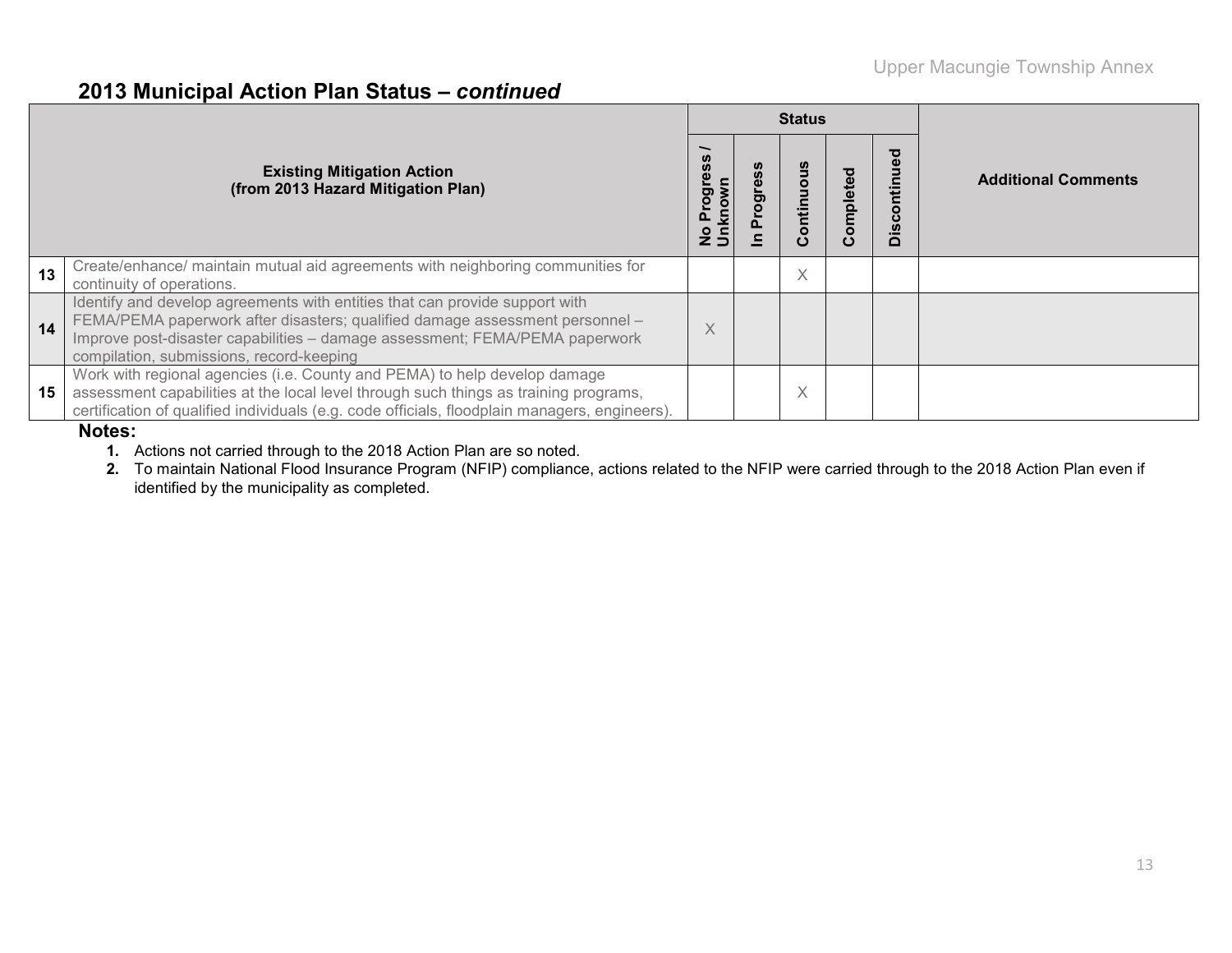# **2018 Mitigation Action Plan**

|                | <b>Mitigation Action</b>                                                                                                                                                                                                                                                                                                                                                                                                                                                                                                           | <b>Mitigation</b><br><b>Technique</b><br>Category | Hazard(s)<br><b>Addressed</b> | <b>Priority</b><br>(H/M/L) | <b>Estimated</b><br>Cost | <b>Potential</b><br><b>Funding</b>                                                                                | <b>Lead Agency</b><br>/ Department                                                                                              | Implementation<br><b>Schedule</b>      | <b>Applies to</b><br>New and / or<br><b>Existing</b><br><b>Structures</b> |
|----------------|------------------------------------------------------------------------------------------------------------------------------------------------------------------------------------------------------------------------------------------------------------------------------------------------------------------------------------------------------------------------------------------------------------------------------------------------------------------------------------------------------------------------------------|---------------------------------------------------|-------------------------------|----------------------------|--------------------------|-------------------------------------------------------------------------------------------------------------------|---------------------------------------------------------------------------------------------------------------------------------|----------------------------------------|---------------------------------------------------------------------------|
| $\mathbf{1}$   | Fogelsville Dam Remediation (see<br>Section J - Additional Comments)                                                                                                                                                                                                                                                                                                                                                                                                                                                               | Structural<br>Project                             | Dam<br>Failure;<br>Flood      | High                       | High                     | DEP,<br>DCNR,<br>PFBC,<br>FEMA,<br>Local<br><b>Budget</b>                                                         | DEP,<br>Municipality<br>(via<br>Municipal<br>Engineer/NFIP<br>Floodplain<br>Administrator)<br>with support<br>from FEMA         | Long-term<br>(depending on<br>funding) | Existing                                                                  |
| $\overline{2}$ | Retrofit structures located in hazard-<br>prone areas to protect structures from<br>future damage, with repetitive loss<br>and severe repetitive loss properties<br>as priority.<br>Phase 1: Identify appropriate<br>candidates for retrofitting based on<br>cost-effectiveness versus relocation.<br>Phase 2: Where retrofitting is<br>determined to be a viable option,<br>work with property owners toward<br>implementation of that action based<br>on available funding from FEMA and<br>local match availability.            | Structure &<br>Infrastructure                     | Flood                         | High                       | High                     | <b>FEMA</b><br>Mitigation<br>Grant<br>Programs<br>and local<br>budget<br>(or property<br>owner) for<br>cost share | Municipality<br>(via<br>Municipal<br>Engineer/NFIP<br>Floodplain<br>Administrator)<br>with support<br>from PEMA,<br><b>FEMA</b> | Long-term<br>(depending on<br>funding) | Existing                                                                  |
| $\mathbf{3}$   | Purchase, or relocate structures<br>located in hazard- prone areas to<br>protect structures from future<br>damage, with repetitive loss and<br>severe repetitive loss properties as<br>priority. Phase 1: Identify appropriate<br>candidates for relocation based on<br>cost-effectiveness versus retrofitting.<br>Phase 2: Where relocation is<br>determined to be a viable option,<br>work with property owners toward<br>implementation of that action based<br>on available funding from FEMA and<br>local match availability. | Structure &<br>Infrastructure                     | Flood                         | High                       | High                     | <b>FEMA</b><br>Mitigation<br>Grant<br>Programs<br>and local<br>budget<br>(or property<br>owner) for<br>cost share | Municipality<br>(via<br>Municipal<br>Engineer/NFIP<br>Floodplain<br>Administrator)<br>with support<br>from PEMA,<br><b>FEMA</b> | Long-term<br>(depending on<br>funding) | Existing                                                                  |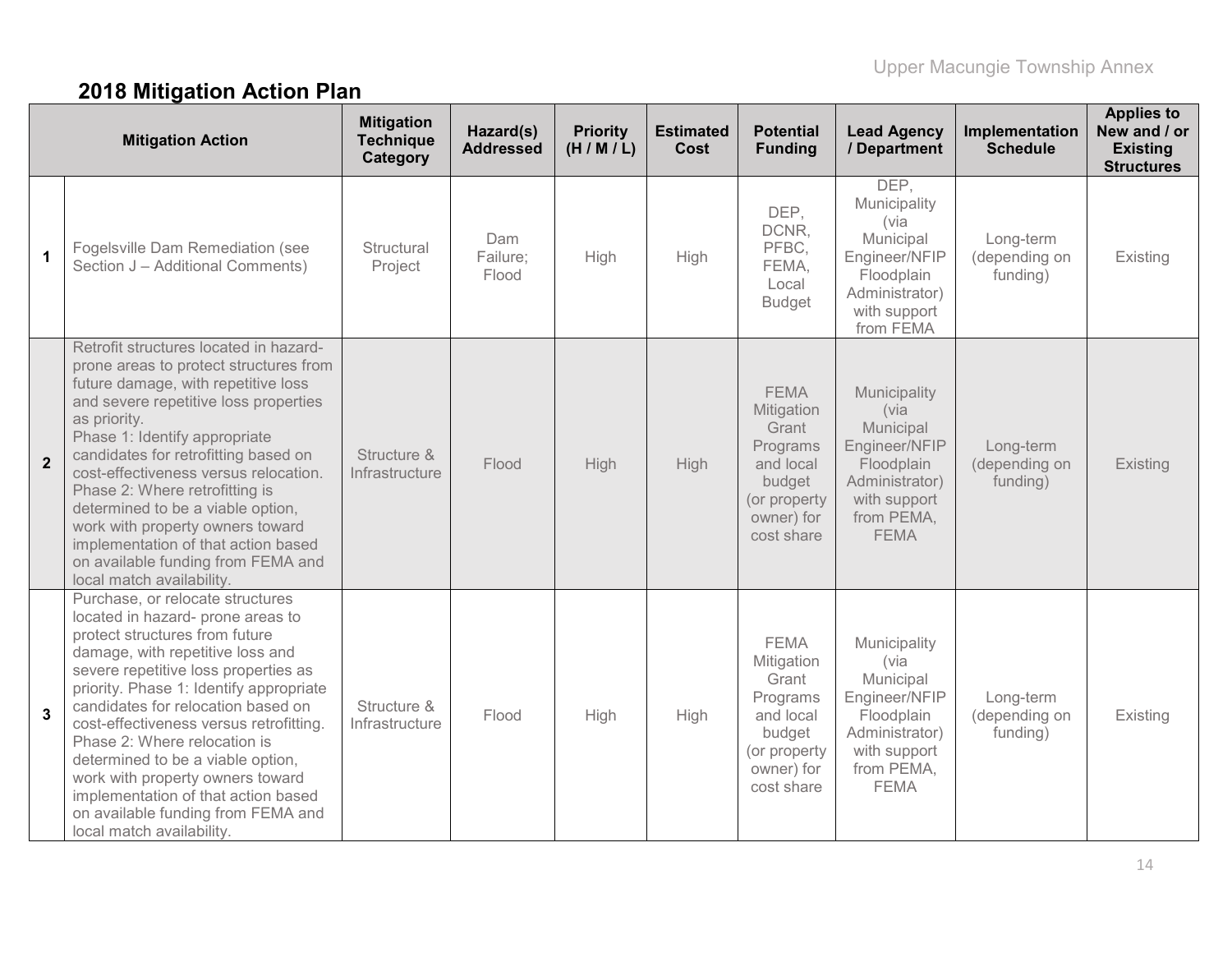|                | <b>Mitigation Action</b>                                                                                                                                                                                                                                                                                                                                                                                                                                                                                                             | <b>Mitigation</b><br><b>Technique</b><br>Category | Hazard(s)<br><b>Addressed</b> | <b>Priority</b><br>(H/M/L) | <b>Estimated</b><br>Cost | <b>Potential</b><br><b>Funding</b> | <b>Lead Agency</b><br>/Department                                                                                                   | Implementation<br><b>Schedule</b> | <b>Applies to</b><br>New and / or<br><b>Existing</b><br><b>Structures</b> |
|----------------|--------------------------------------------------------------------------------------------------------------------------------------------------------------------------------------------------------------------------------------------------------------------------------------------------------------------------------------------------------------------------------------------------------------------------------------------------------------------------------------------------------------------------------------|---------------------------------------------------|-------------------------------|----------------------------|--------------------------|------------------------------------|-------------------------------------------------------------------------------------------------------------------------------------|-----------------------------------|---------------------------------------------------------------------------|
| 4 <sup>1</sup> | Maintain compliance with and good-<br>standing in the NFIP including<br>adoption and enforcement of<br>floodplain management requirements<br>(e.g. regulating all new and<br>substantially improved construction in<br>Special Hazard Flood Areas),<br>floodplain identification and mapping,<br>and flood insurance outreach to the<br>community.<br>Further, continue to meet and/or<br>exceed the minimum NFIP standards<br>and criteria through the following<br>NFIP- related continued compliance<br>actions identified below. | Local plans<br>×.<br>Regulations                  | Flood                         | High                       | $Low -$<br><b>Medium</b> | Municipal<br><b>Budget</b>         | Municipality<br>(via<br>Municipal<br>Engineer/NFIP<br>Floodplain<br>Administrator)<br>with support<br>from PEMA,<br><b>ISO FEMA</b> | Ongoing                           | New &<br>Existing                                                         |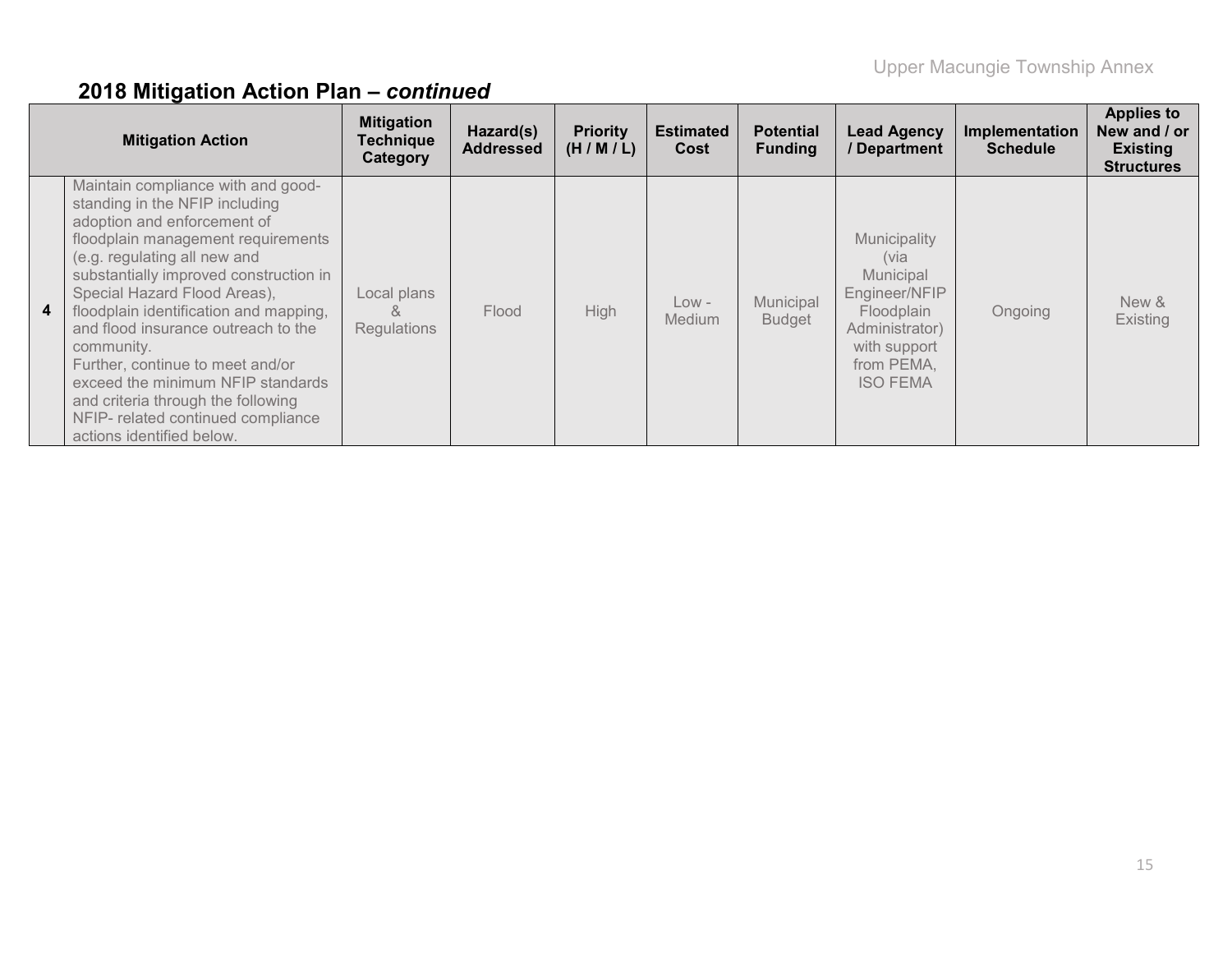|   | <b>Mitigation Action</b>                                                                                                                                                                                                                                                                                                                                                                                                                                                                                                                                                                                                                                                                                                                                                                                                                                                                                                                                                                                                                                                                           | <b>Mitigation</b><br><b>Technique</b><br>Category | Hazard(s)<br><b>Addressed</b> | <b>Priority</b><br>(H/M/L) | <b>Estimated</b><br>Cost | <b>Potential</b><br><b>Funding</b> | <b>Lead Agency</b><br>/ Department                                                        | Implementation<br><b>Schedule</b> | <b>Applies to</b><br>New and / or<br><b>Existing</b><br><b>Structures</b> |
|---|----------------------------------------------------------------------------------------------------------------------------------------------------------------------------------------------------------------------------------------------------------------------------------------------------------------------------------------------------------------------------------------------------------------------------------------------------------------------------------------------------------------------------------------------------------------------------------------------------------------------------------------------------------------------------------------------------------------------------------------------------------------------------------------------------------------------------------------------------------------------------------------------------------------------------------------------------------------------------------------------------------------------------------------------------------------------------------------------------|---------------------------------------------------|-------------------------------|----------------------------|--------------------------|------------------------------------|-------------------------------------------------------------------------------------------|-----------------------------------|---------------------------------------------------------------------------|
| 5 | Conduct and facilitate community and<br>public education and outreach for<br>residents and businesses to include,<br>but not be limited to, the following to<br>promote and effect natural hazard<br>risk reduction:<br>- Provide and maintain links to the<br>HMP website, and regularly post<br>notices on the County/municipal<br>homepage(s) referencing the HMP<br>webpages.<br>- Prepare and distribute informational<br>letters to flood vulnerable property<br>owners and neighborhood<br>associations, explaining the<br>availability of mitigation grant funding<br>to mitigate their properties, and<br>instructing them on how they can<br>learn more and implement mitigation.<br>- Use email notification systems and<br>newsletters to better educate the<br>public on flood insurance, the<br>availability of mitigation grant<br>funding, and personal natural hazard<br>risk reduction measures.<br>- Work with neighborhood<br>associations, civic and business<br>groups to disseminate information on<br>flood insurance and the availability of<br>mitigation grant funding. | Education<br>& Awareness                          | All Hazards                   | High                       | $Low-$<br>Medium         | Municipal<br><b>Budget</b>         | Municipality<br>with support<br>from Planning<br>Partners,<br>PEMA, FEMA                  | Short-term                        | N/A                                                                       |
| 6 | Begin and/or continue the process to<br>adopt higher regulatory standards to<br>manage flood risk (i.e. increased<br>freeboard, cumulative substantial<br>damage/improvements).                                                                                                                                                                                                                                                                                                                                                                                                                                                                                                                                                                                                                                                                                                                                                                                                                                                                                                                    | Local plans<br>&<br>Regulations                   | Flood                         | <b>High</b>                | Low                      | Municipal<br><b>Budget</b>         | Via Municipal<br>Engineer/NFIP<br>Floodplain<br>Admin. with<br>support from<br>PEMA, FEMA | Short-term                        | New &<br>Existing                                                         |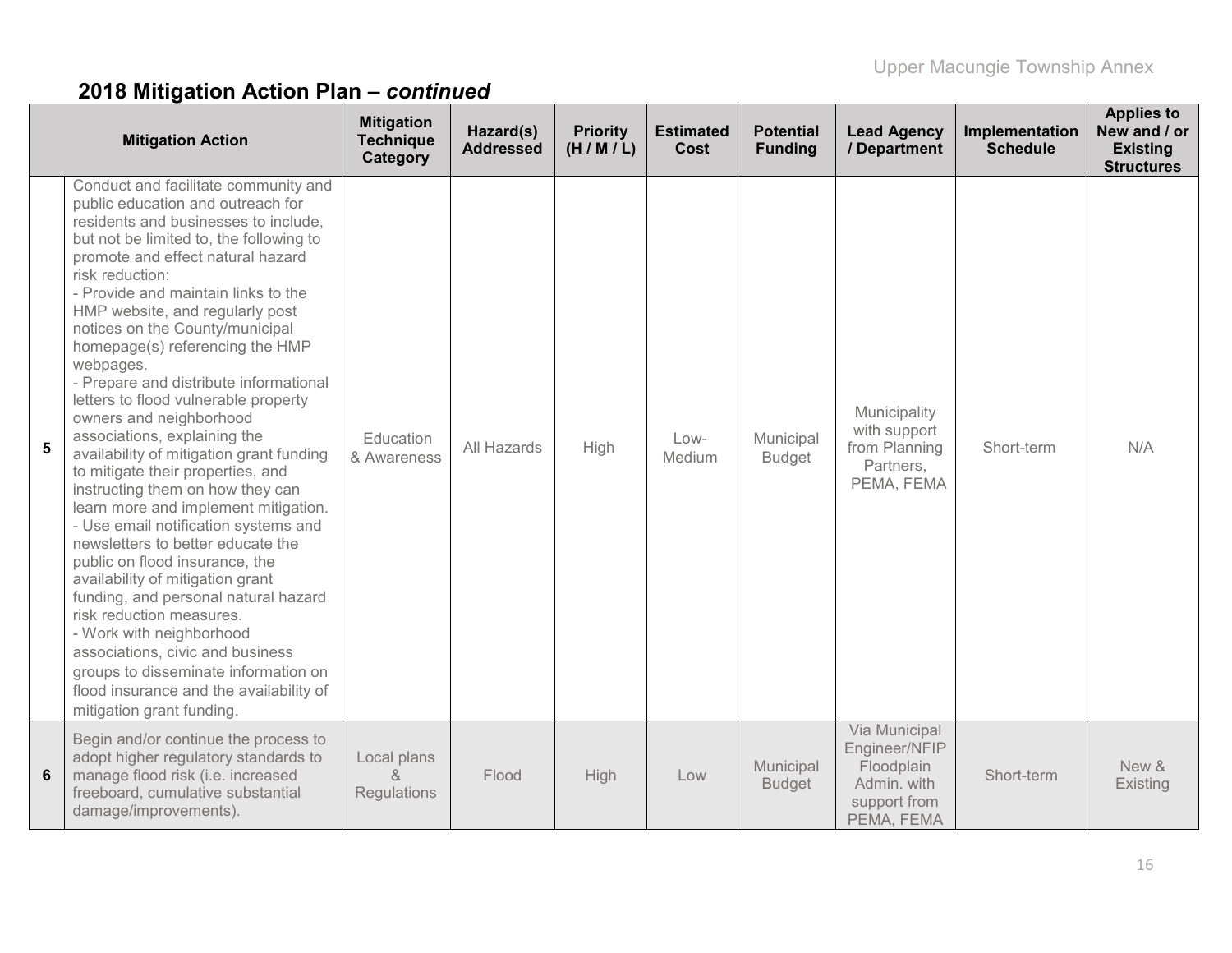|                | <b>Mitigation Action</b>                                                                                                                                                                                                                                                                                                                                                                                     | <b>Mitigation</b><br><b>Technique</b><br>Category | Hazard(s)<br><b>Addressed</b> | <b>Priority</b><br>(H/M/L) | <b>Estimated</b><br><b>Cost</b>           | <b>Potential</b><br><b>Funding</b>                                                                        | <b>Lead Agency</b><br>/ Department                                                                                                                                      | Implementation<br><b>Schedule</b>       | <b>Applies to</b><br>New and / or<br><b>Existing</b><br><b>Structures</b> |
|----------------|--------------------------------------------------------------------------------------------------------------------------------------------------------------------------------------------------------------------------------------------------------------------------------------------------------------------------------------------------------------------------------------------------------------|---------------------------------------------------|-------------------------------|----------------------------|-------------------------------------------|-----------------------------------------------------------------------------------------------------------|-------------------------------------------------------------------------------------------------------------------------------------------------------------------------|-----------------------------------------|---------------------------------------------------------------------------|
| $\overline{7}$ | Determine if a Community Assistance<br>Visit (CAV) or Community Assistance<br>Contact (CAC) is needed, and<br>schedule if needed.                                                                                                                                                                                                                                                                            | Local plans<br>&<br>Regulations                   | Flood                         | Medium                     | Low                                       | Municipal<br><b>Budget</b>                                                                                | <b>NFIP</b><br>Floodplain<br>Administrator<br>with support<br>from PA DEP,<br>PEMA, FEMA                                                                                | Short-term                              | N/A                                                                       |
| 8              | Have designated NFIP Floodplain<br>Administrator (FPA) become a<br>Certified Floodplain Manager through<br>the ASFPM and/or pursue relevant<br>continuing education training such as<br><b>FEMA Benefit-Cost Analysis.</b>                                                                                                                                                                                   | Local plans<br>$\alpha$<br>Regulations            | Flood                         | High                       | Low                                       | Municipal<br><b>Budget</b>                                                                                | <b>NFIP</b><br>Floodplain<br>Administrator                                                                                                                              | Short-term<br>(depending on<br>funding) | N/A                                                                       |
| 9              | Participate in the Community Rating<br>System (CRS) to further manage<br>flood risk and reduce flood insurance<br>premiums for NFIP policyholders.<br>This shall start with the submission to<br>FEMA-DHS of a Letter of Intent to<br>join CRS, followed by the completion<br>and submission of an application to<br>the program once the community's<br>current compliance with the NFIP is<br>established. | Local plans<br><sub>R</sub><br>Regulations        | Flood                         | Medium                     | Low                                       | Municipal<br><b>Budget</b>                                                                                | <b>NFIP</b><br>Floodplain<br>Administrator<br>with support<br>from PA DEP,<br>PEMA, FEMA                                                                                | Short-term                              | N/A                                                                       |
| 10             | Obtain and archive elevation<br>certificates for NFIP compliance.                                                                                                                                                                                                                                                                                                                                            | Local plans<br>&<br><b>Regulations</b>            | Flood                         | High                       | Low                                       | Municipal<br><b>Budget</b>                                                                                | <b>NFIP</b><br>Floodplain<br>Administrator                                                                                                                              | Ongoing                                 | N/A                                                                       |
| 11             | Continue to support the<br>implementation, monitoring,<br>maintenance, and updating of this<br>Plan, as defined in Section 7.0                                                                                                                                                                                                                                                                               | All<br>Categories                                 | All Hazards                   | High                       | $Low -$<br>High (for<br>5-year<br>update) | Municipal<br>Budget,<br>possibly<br><b>FEMA</b><br>Mitigation<br>Grant<br>Funding for<br>5-year<br>update | Municipality<br>(via mitigation<br>planning point<br>of contacts)<br>w/ support<br>from Planning<br>Partners<br>(through their<br>Points of<br>Contact),<br><b>PEMA</b> | Ongoing                                 | New &<br>Existing                                                         |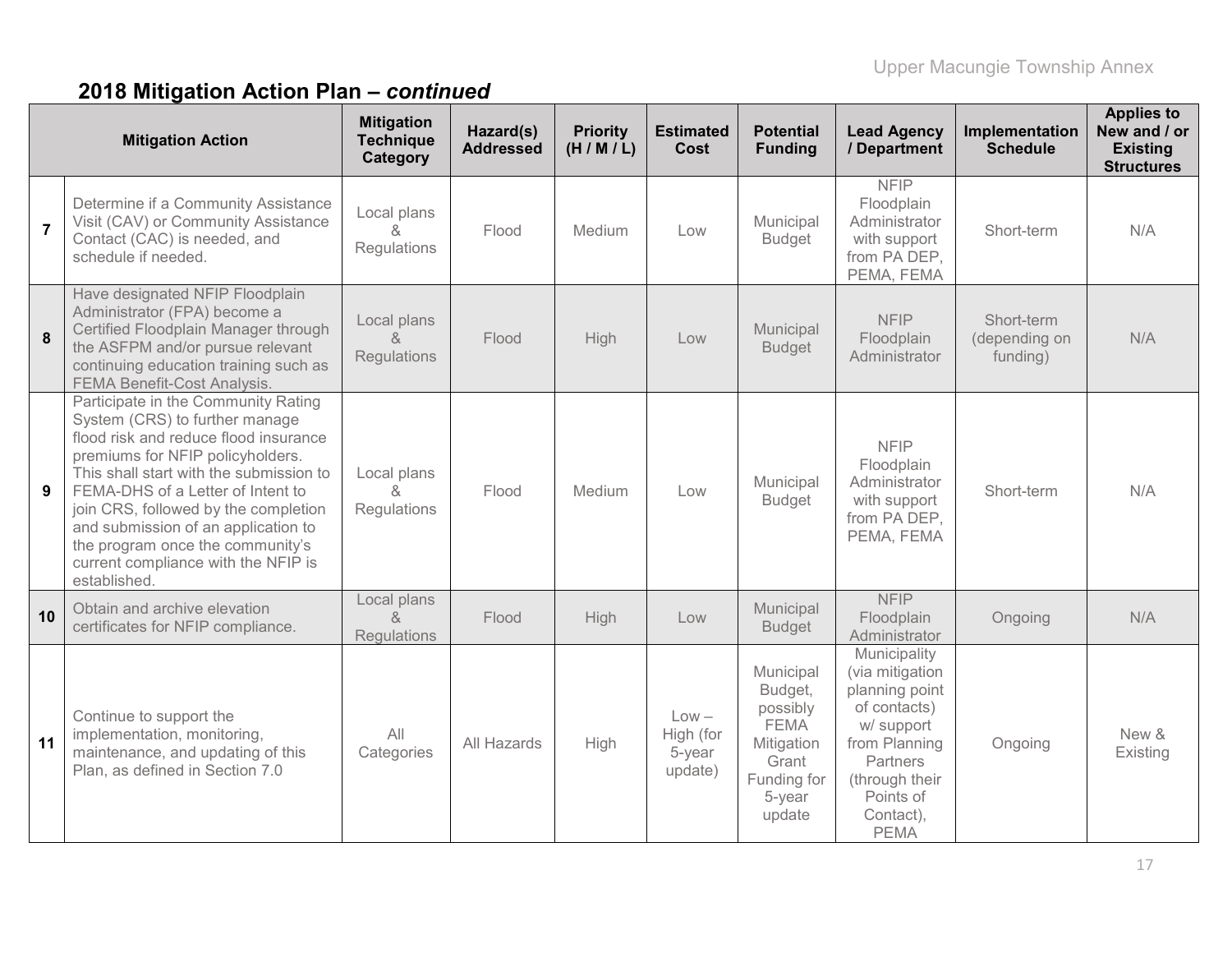|    | <b>Mitigation Action</b>                                                                                                                                                                                                                                                          | <b>Mitigation</b><br><b>Technique</b><br>Category | Hazard(s)<br><b>Addressed</b>                          | <b>Priority</b><br>(H/M/L) | <b>Estimated</b><br><b>Cost</b> | <b>Potential</b><br><b>Funding</b>                                             | <b>Lead Agency /</b><br><b>Department</b>                                                          | Implementation<br><b>Schedule</b>       | <b>Applies to</b><br>New and / or<br><b>Existing</b><br><b>Structures</b> |
|----|-----------------------------------------------------------------------------------------------------------------------------------------------------------------------------------------------------------------------------------------------------------------------------------|---------------------------------------------------|--------------------------------------------------------|----------------------------|---------------------------------|--------------------------------------------------------------------------------|----------------------------------------------------------------------------------------------------|-----------------------------------------|---------------------------------------------------------------------------|
| 12 | Complete the ongoing updates of<br>the<br><b>Comprehensive Emergency</b><br><b>Management Plans</b>                                                                                                                                                                               | Local plans<br>&<br>Regulations                   | All Hazards                                            | High                       | Low                             | Municipal<br><b>Budget</b>                                                     | Municipality with<br>support from<br><b>PEMA</b>                                                   | Ongoing                                 | New &<br>Existing                                                         |
| 13 | Create/enhance/maintain mutual aid<br>agreements with neighboring<br>communities for continuity of<br>operations.                                                                                                                                                                 | All<br>Categories                                 | All Hazards                                            | High                       | Low                             | Municipal<br><b>Budget</b>                                                     | Municipality with<br>support from<br>surrounding<br>municipalities<br>and County                   | Ongoing                                 | New &<br>Existing                                                         |
| 14 | Develop and maintain capabilities to<br>process FEMA/PEMA paperwork<br>after disasters; qualified damage<br>assessment personnel - Improve<br>post-disaster capabilities - damage<br>assessment; FEMA/PEMA<br>paperwork compilation,<br>submissions, record keeping.              | Education<br>&<br>Awareness                       | <b>All Hazards</b>                                     | Medium                     | Medium                          | Municipal<br>budget                                                            | Municipality with<br>support from<br>County, PEMA,<br><b>FEMA</b>                                  | Short-term                              | N/A                                                                       |
| 15 | Work with regional agencies (i.e.<br>County and PEMA) to help develop<br>damage assessment capabilities at<br>the local level through such things<br>as training programs, certification of<br>qualified individuals (e.g. code<br>officials, floodplain managers,<br>engineers). | Education<br>&<br>Awareness                       | All Hazards                                            | Medium                     | Medium                          | Municipal<br>budget,<br><b>FEMA</b><br>HMA and<br><b>HLS</b> grant<br>programs | Municipality with<br>support from<br>County, PEMA                                                  | Short-term<br>(depending on<br>funding) | N/A                                                                       |
| 16 | Work with regional and state<br>agencies (FEMA/PEMA/PA Dept. of<br>Health) to help develop action plans<br>(such as "Shelter in Place" &<br>"Preventive Techniques") dealing<br>with at-risk populations and<br>exposure.                                                         | Education<br>&<br>Awareness                       | Pandemic<br>and<br><b>Infectious</b><br><b>Disease</b> | Medium                     | Low                             | FEMA,<br>PEMA, PA<br>Department<br>of Health                                   | <b>FEMA/PEMA/PA</b><br>Department of<br>Health -<br>coordinate with<br>local emergency<br>services | Short-term<br>(depending on<br>funding) | N/A                                                                       |